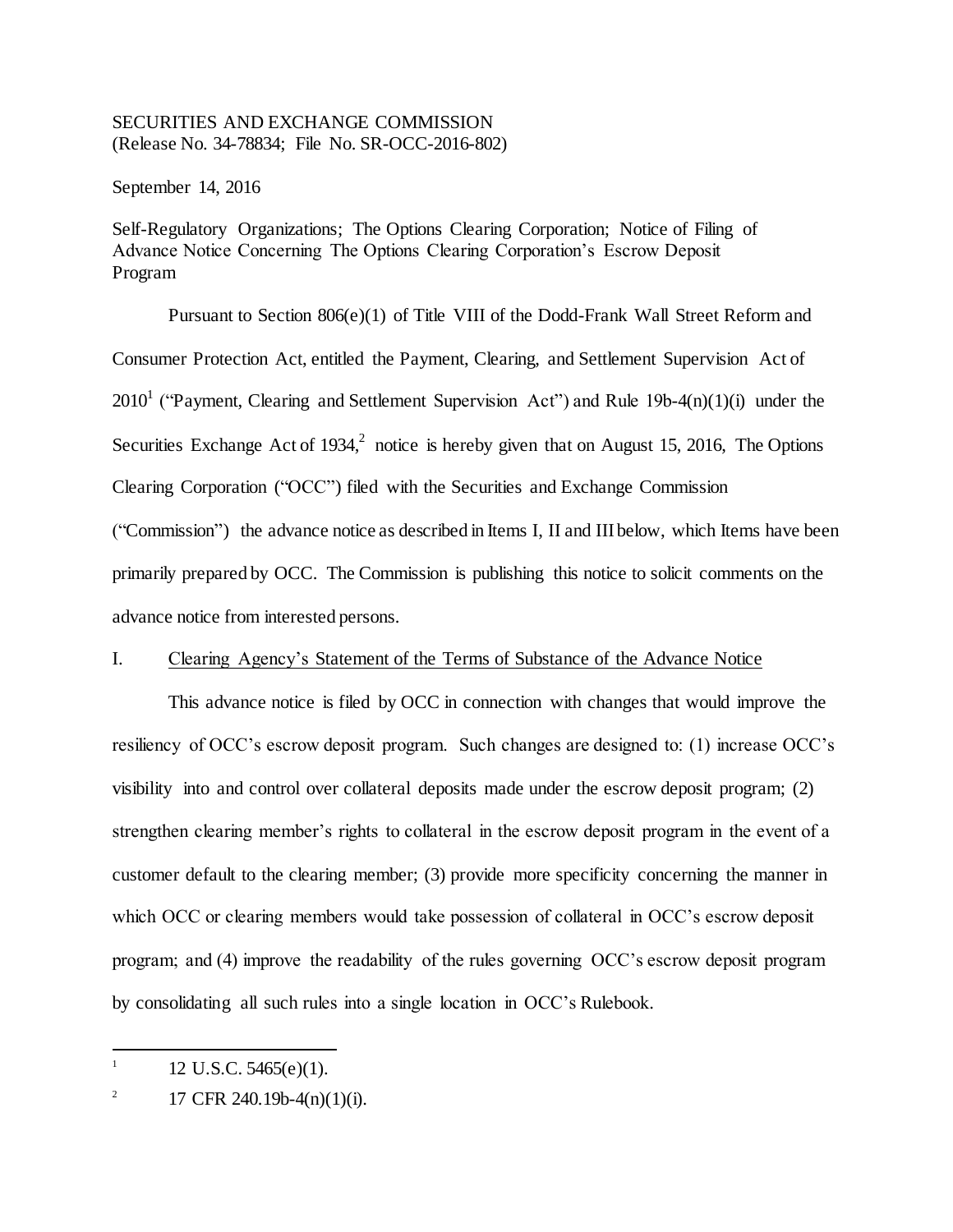# II. Clearing Agency's Statement of the Purpose of, and Statutory Basis for, the Advance Notice

In its filing with the Commission, OCC included statements concerning the purpose of and basis for the advance notice and discussed any comments it received on the advance notice. The text of these statements may be examined at the places specified in Item IV below. OCC has prepared summaries, set forth in sections (A) and (B) below, of the most significant aspects of these statements.

# (A) Clearing Agency's Statement on Comments on the Advance Notice Received from Members, Participants or Others

# *Communications with Custodian Banks*

In light of the substantial changes proposed to the escrow deposit program, OCC has sought to keep custodian banks informed regarding the proposed changes. These communications began in January and February 2012, when OCC notified each custodian bank of the proposal to restructure the escrow deposit program. As part of this notification, OCC informed each custodian bank of (1) OCC's intention to require that security pledges be made through the Depository Trust Company ("DTC"), (2) the percentage of cash used in the escrow deposit program and (3) the potential elimination of cash deposits.<sup>3</sup>

 $\overline{3}$ While it was ultimately determined in April 2014 that cash collateral would remain in the escrow deposit program, prior discussions with participating escrow banks reflected the evolution of OCC's decision on this point. For example, the PowerPoint presentation given to banks during June – August 2012 indicated that cash collateral would not be permitted in the escrow deposit program, while the PowerPoint presentation given during April – May 2013, as well as the draft rules distributed to participating escrow banks for comment in July – August 2013, indicated that it *would* be included. A number of current participants in the escrow deposit program use cash, some to a substantial degree, and OCC determined that the use of cash collateral should remain an essential aspect of the escrow deposit program.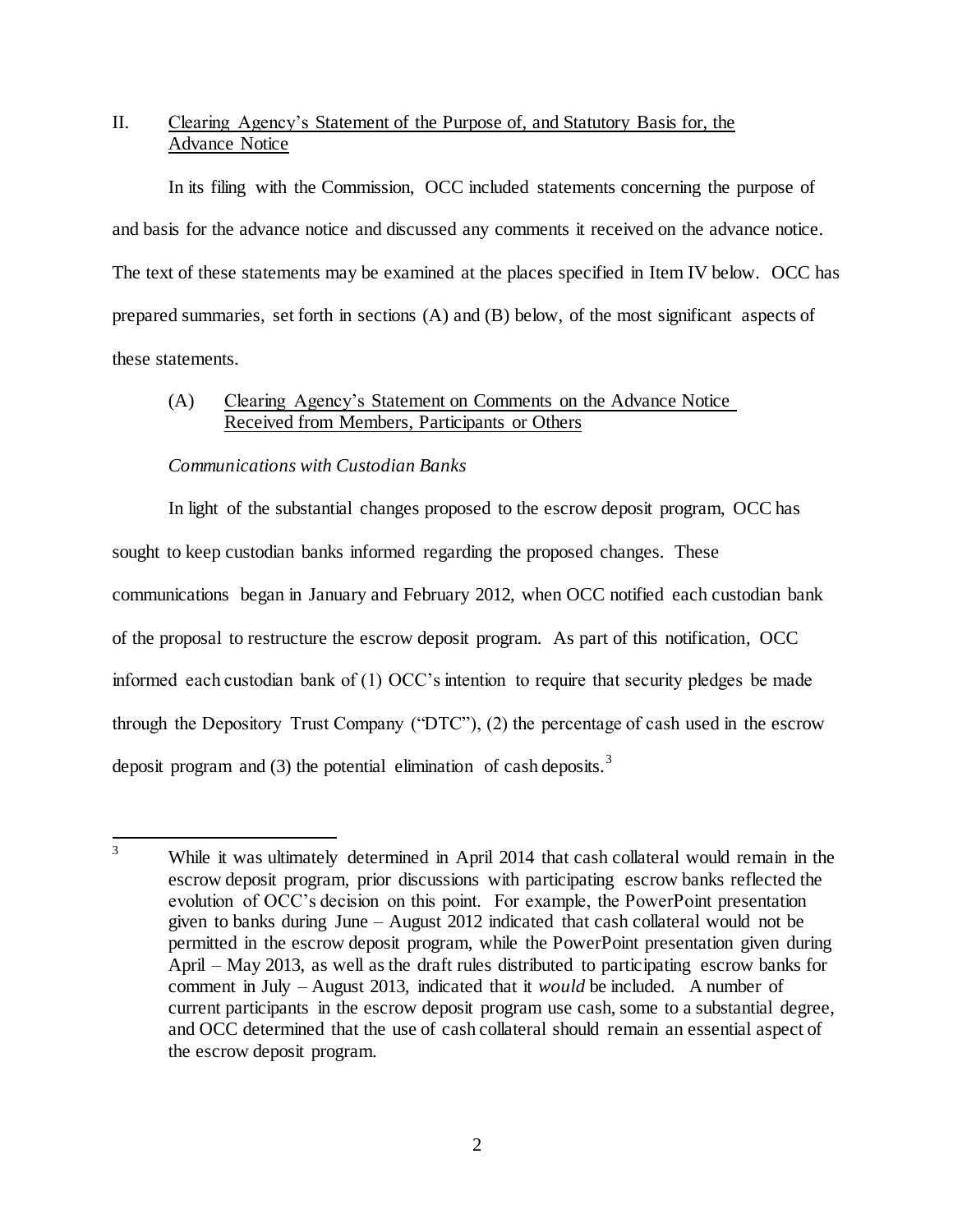In June through August 2012, OCC provided a PowerPoint presentation to each custodian bank summarizing proposed changes to the escrow deposit program. This presentation included an explanation of the reasons for the proposed changes, including the desire to enhance and strengthen the escrow deposit program and increase collateral transparency. The presentation also included a discussion of changes to the validation and valuation of collateral, and the calculation of contract quantities based on the collateral that has been pledged.

In April and May 2013, OCC provided each custodian bank with an operational overview of the restructured escrow deposit program in the form of a PowerPoint presentation. This presentation covered: eligible option types, types of eligible supporting collateral, required collateral value calculations for option contact coverage, valuation of supporting collateral, asset management locations/processing of supporting collateral, and validation and valuation of supporting collateral and calculation of option contract coverage.

In July and August 2013, OCC distributed a draft Participating Escrow Bank Agreement (as described below) and the related proposed OCC Rules to custodian banks along with a request for feedback. Following the receipt of questions and comments, OCC distributed "FAQ" responses to custodian banks.

During September 2013, OCC provided a walkthrough of the functions of its  $ENCORE<sup>4</sup>$ system applicable to the enhanced escrow deposit program for custodian banks in order to provide an orientation of such functionality. In connection with the restructured escrow deposit program, clearing members will continue to use ENCORE to view member specific deposits, and custodian banks will use ENCORE to view third-party specific deposits and make escrow

 4 ENCORE is OCC's real-time clearing and settlement system that allows clearing members to, among other things, post and view margin collateral as well as deposits in lieu of margin.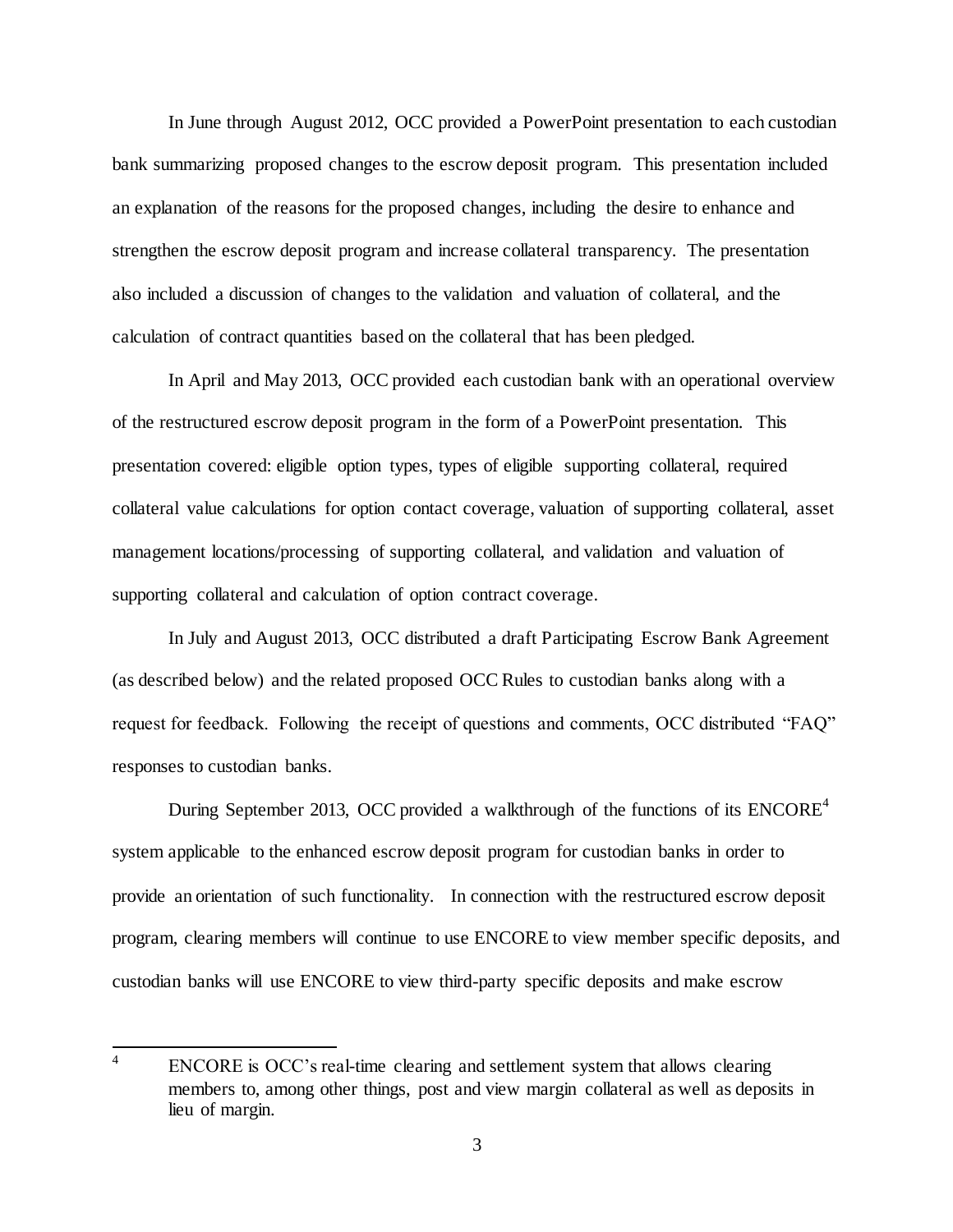deposits consisting of cash. Moreover, OCC sent requests to custodian banks for validation of the DTC pledgor accounts to be used for the restructured escrow deposit program. In October 2013, OCC distributed escrow deposit program eligible securities file details to custodian banks.

In February and March 2014, OCC arranged a series of calls with custodian banks to solicit feedback on a term sheet detailing cash account structures. Following the receipt of questions and comments, OCC distributed "FAQ" responses to custodian banks.

### *Comments Received from Custodian Banks*

As described above, OCC discussed the proposed changes to its escrow deposit program with custodian banks several times since 2012. While these discussions were generally informational in nature, custodian banks provided OCC with comments and questions in two instances: the July/August 2013 discussions and the February/March 2014 discussion. The primary focus of the comments in both sets of discussions was the manner in which custodian banks would be required to hold cash under the new escrow rules: in an omnibus structure or in a tri-party structure. The omnibus structure would provide OCC with an account in OCC's name and thereby perfect OCC's right under the Uniform Commercial Code ("UCC") to take possession of cash escrow deposits in the event of a clearing member default. This would also eliminate the need for a separate tri-party agreement. However, the omnibus structure was less desirable to custodian banks since all of a custodian bank's OCC escrow deposit program clients' assets would be comingled in a single account. From an operational perspective, a single omnibus account at a custodian bank is easier for OCC to manage since OCC would only need to have "view access" into one account at a custodian bank. On the other hand, custodian banks expressed privacy concerns with respect to several clients having view access into a single account. Eventually, OCC decided to use a tri-party account structure for cash escrow deposits,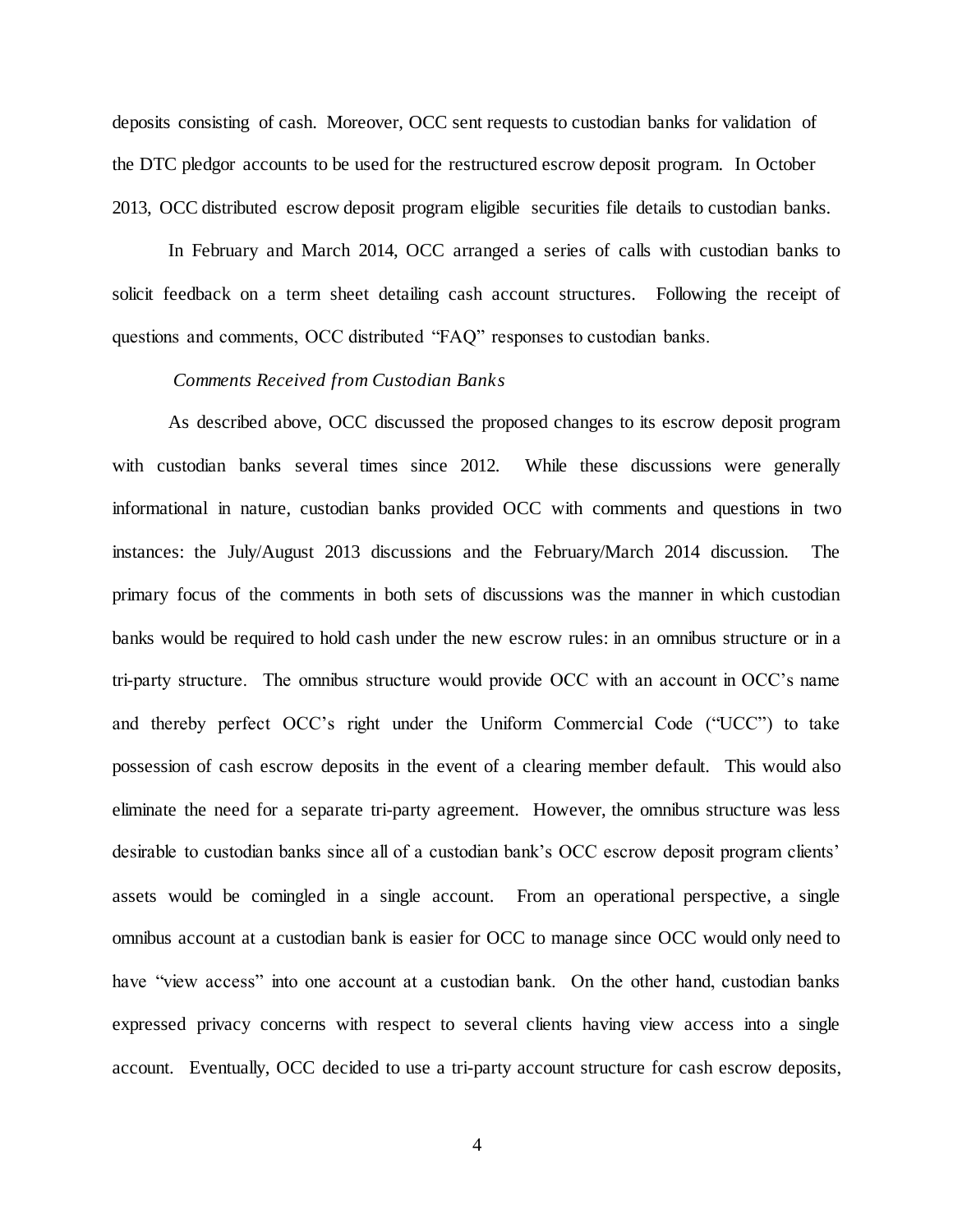with certain controls to alleviate the concerns on both sides. Specifically, custodian banks agreed to facilitate the execution of a form tri-party agreement with each of its clients that participates in OCC's escrow deposit program, which perfects OCC's security interest in cash escrow deposits. Additionally, custodian banks agreed to establish an escrow specific cash account for each client so that OCC does not need to differentiate a client's OCC escrow cash from the client's non-escrow cash. OCC believes that the proposed structure for cash accounts strikes the appropriate balance between OCC's desire for legal certainty as to its right to take possession of cash escrow deposits in the event of a clearing member default, and the operational desire to only have view access to a client's OCC escrow deposit program cash account balance at a custodian bank.

Additional comments OCC received from the July/August 2013 discussions with custodian banks centered on administrative items such as the escrow deposit program documentation structure and the manner in which custodian banks would post escrow deposits in OCC's clearing system, ENCORE. As discussed below, OCC moved the substantial majority of its Amended and Restated On-Line Escrow Deposit Agreement into proposed Rule 610C in order to have the majority of escrow rules in one place. Custodian banks did not express any concerns regarding the operational steps necessary to post an escrow deposit in ENCORE once OCC provided custodian banks with a "walkthrough" of the operational process.

# (B) Advance Notice Filed Pursuant to Section 806(e) of the Payment, Clearing and Settlement Supervision Act

### **Description of Change**

The purpose of this proposed change is to improve the resiliency of OCC's escrow deposit program. The changes would: (1) increase OCC's visibility into and control over collateral deposits made under the escrow deposit program; (2) provide more specificity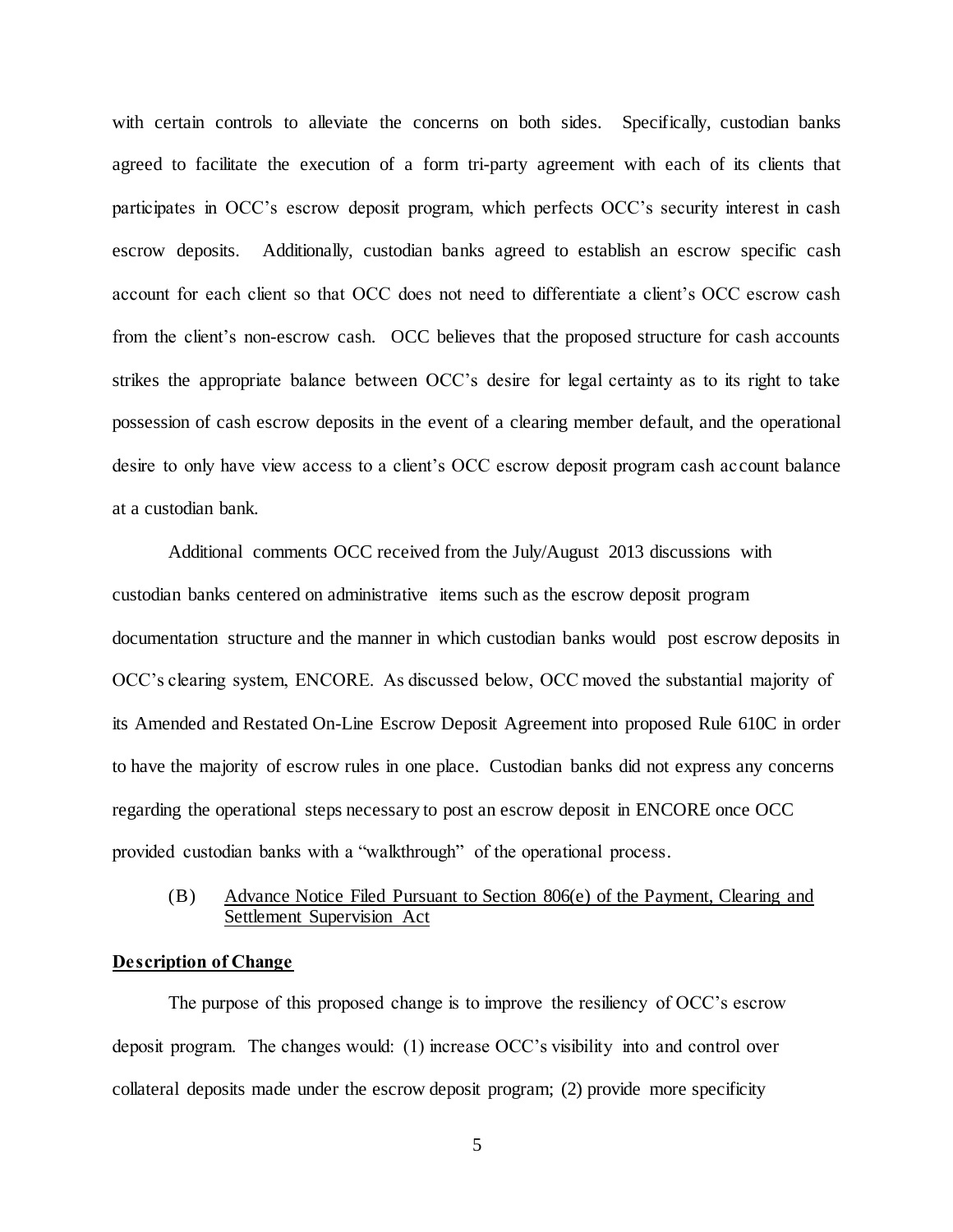concerning the manner in which OCC would take possession of collateral in OCC's escrow deposit program in the event of a clearing member or custodian bank default; (3) clarify clearing members' rights to collateral in the escrow deposit program in the event of a customer default to the clearing member; and (4) improve the readability of the rules governing OCC's escrow deposit program by consolidating all such rules into a single location in OCC's Rulebook. Upon implementation of the proposed change, all securities collateral in OCC's escrow deposit program would be held at DTC, and custodian banks would only be allowed to hold cash collateral.

The narrative below is comprised of four sections. The first section provides a background of OCC's current escrow deposit program as well as an overview of the proposed changes to the rules and agreements that govern the escrow deposit program. The second section discusses the changes associated with: 1) increasing OCC's visibility into and control over collateral deposits made under the escrow deposit program; 2) providing more specificity concerning the manner in which OCC would take possession of collateral in OCC's escrow deposit program in the event of a clearing member or custodian bank default; and, 3) clarifying clearing member's rights to collateral in the escrow deposit program in the event of a customer default to the clearing member as well as providing additional detail concerning the manner in which clearing members may take possession of such collateral. The third section discusses proposed technical and conforming changes to the rules and agreements governing the current escrow deposit program that would allow OCC to consolidate all such terms into a single location in OCC's Rulebook. The second and third sections also discuss changes that improve the readability of the rules governing OCC's escrow deposit program, which is primarily achieved by consolidating all such rules into a single location in OCC's Rulebook. The fourth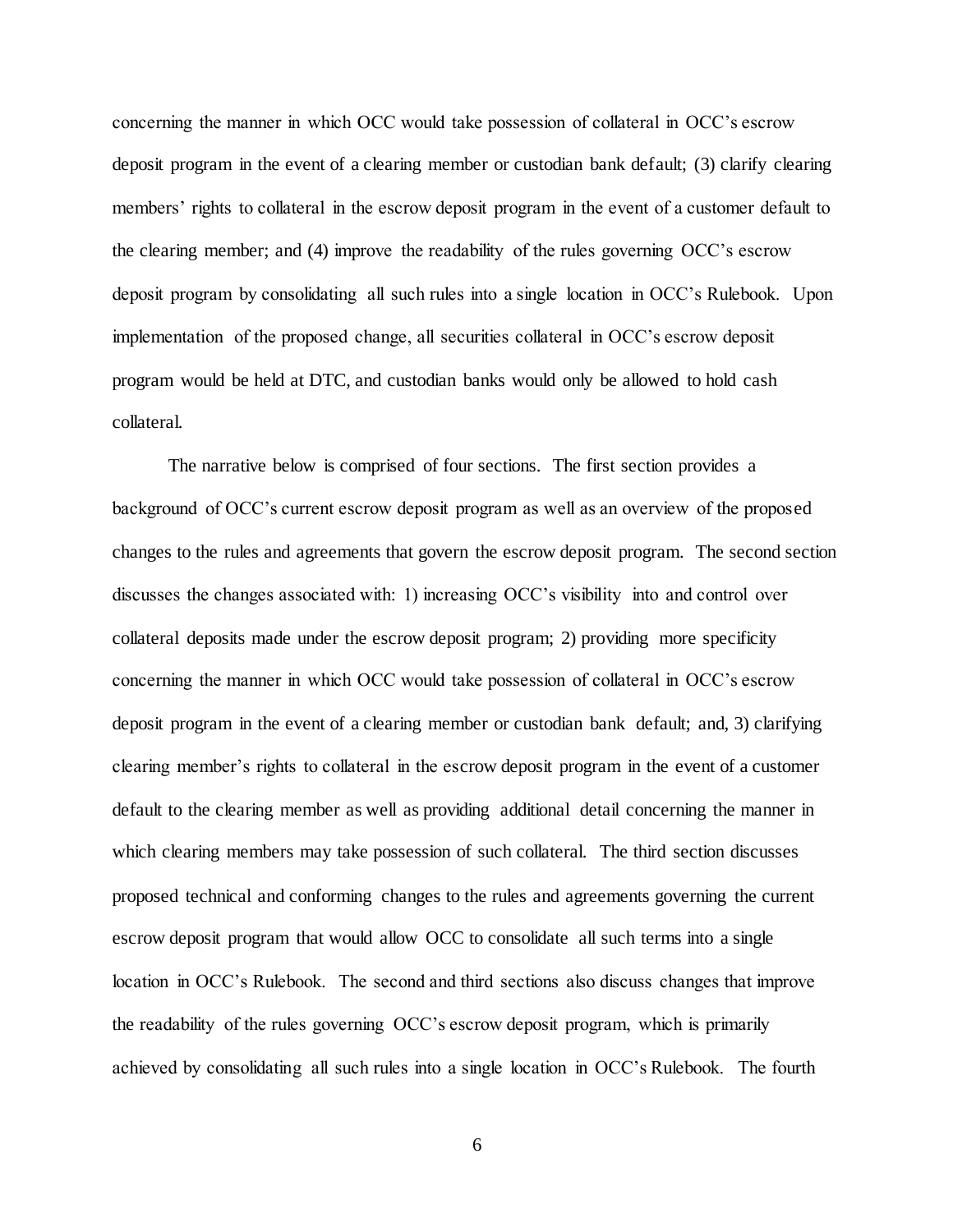section discusses the manner in which OCC proposes to transition from the current escrow deposit program to the new escrow deposit program, including the removal of certain rules and contractual provisions that would no longer be applicable to the new escrow deposit program.

## SECTION 1: BACKGROUND AND OVERVIEW OF PROPOSED CHANGES

### **Background/Current Escrow Deposit Program**

Each day OCC collects collateral from its clearing members in order to protect OCC and the markets it serves from potential losses stemming from a clearing member default. Approximately half of the collateral deposited by clearing members at OCC is deposited through OCC's escrow deposit program. Users of OCC's escrow deposit program are customers of clearing members who, through the escrow deposit program, are permitted to collateralize eligible positions directly with OCC (instead of with the relevant clearing member who would, in turn, deposit margin at OCC). Currently, collateral deposits made through OCC's escrow deposit program are characterized as either "specific deposits" or "escrow deposits." Specific deposits are deposits of the security underlying a given options positions and are made through the DTC by a clearing member on behalf of its customer (at the direction of the customer).<sup>5</sup> Escrow deposits are deposits of cash or securities made by a custodian bank on behalf of a customer of an OCC clearing member in support of an eligible options position. OCC's Rules currently contemplate two forms of escrow deposits: "third-party escrow deposits" and "escrow program deposits." Third-party escrow deposits are substantially similar to specific deposits except for the fact that third-party escrow deposits are made by a custodian bank, and not a clearing member. Third-party escrow deposits consist entirely of securities and, like specific

 5 For example, if customer XYZ holds a short position of options on AAPL, customer XYZ could, through its clearing member's DTC account, pledge shares of AAPL to OCC in order to collateralize such options position and not be charged margin by OCC.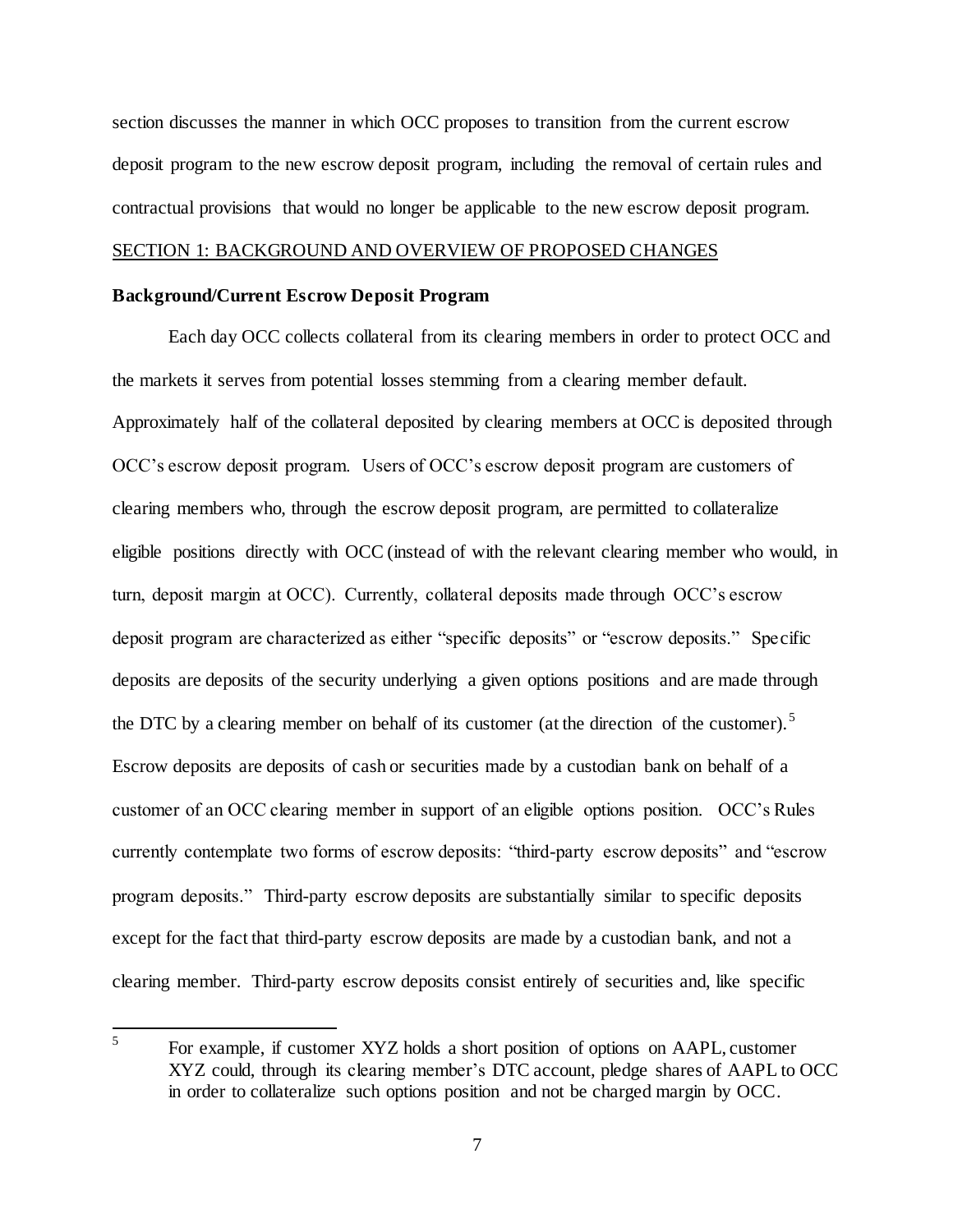deposits, are made through DTC. In order to effect third-party specific deposits, custodian banks must be DTC members. Escrow program deposits are bank deposits of eligible securities or cash, which are held at the custodian bank (versus third-party escrow deposits and specific deposits, which are held at DTC).

When a customer of a clearing member makes a deposit in lieu of margin through OCC's escrow deposit program, the relevant positions are excluded from the clearing member's margin requirement at OCC. The escrow deposit program therefore provides users of OCC's services with a means to more efficiently use cash or securities they may have available.

## **Overview of Rule Changes (including terminology changes) and New Agreements**

## *Rule Consolidation and Terminology Changes*

Currently, the rules concerning OCC's escrow deposit program are located in OCC Rules 503, 610, 613 and 1801. Additionally, OCC and custodian banks participating in OCC's escrow deposit program enter into an Escrow Deposit Agreement ("EDA"), which also contains substantive provisions governing the program. OCC is proposing to consolidate all of the rules concerning the escrow deposit program, including the provisions of the EDA relevant to the revised escrow deposit program, into proposed Rules 610, 610A, 610B and 610C. $6^{\circ}$  OCC believes that consolidating the many rules governing the escrow deposit program into a single location would significantly enhance the understandability and transparency of the rules concerning the escrow deposit program for current users of the program as well as any persons that may be interested in using the program in the future.

<sup>6</sup> As described herein, OCC is proposing to eliminate the EDA based on such consolidation. When appropriate, and as described in more detail below, conforming changes were made to certain Rules as a result of OCC proposing to require that all noncash deposits in the escrow deposit program be made through DTC (and not held at custodian banks).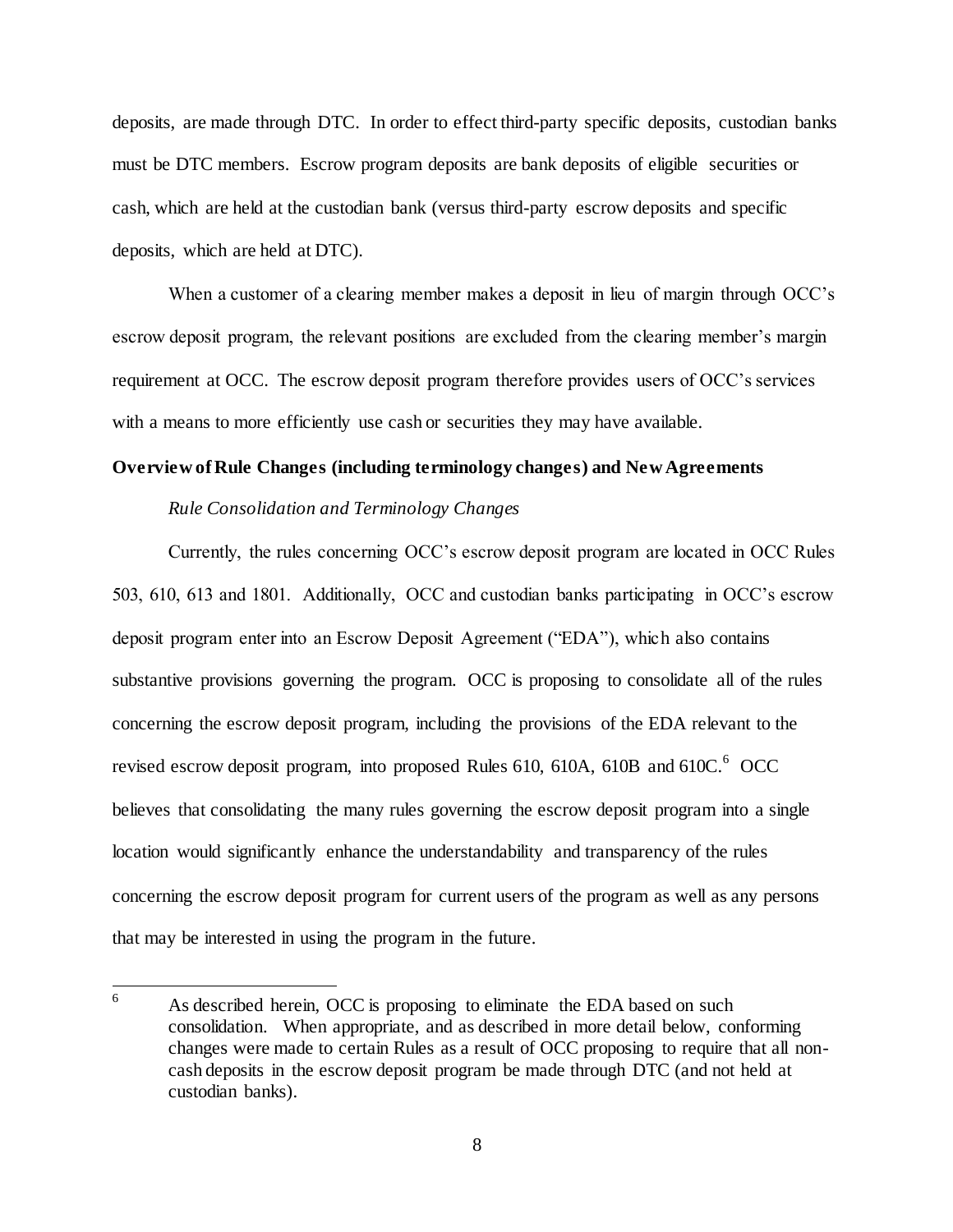In connection with the above described rule consolidation, OCC is also proposing to rename the types of escrow deposits available within the escrow deposit program, as well as rename the term "approved depository" to "approved custodian." Specific deposits would now be called "member specific deposits," which are equity securities deposited by clearing members at DTC at the direction of their customers; third-party escrow deposits would now be called "third-party specific deposits," which are equity securities deposited by custodian banks at DTC at the direction of their customers; and, escrow program deposits would now be called, "escrow deposits," which are either cash deposits held at a custodian bank for the benefit of OCC, or Government securities deposited at DTC by custodian banks at the direction of their customers. The term "approved depository" would also be changed to "approved custodian" to eliminate any potential confusion with the term "Depository," which is defined in the Rules, to mean DTC.

# *New Rule Organization*

With respect to the rules governing the escrow deposit program, proposed Rule 610 would set forth general terms and conditions common to all types of deposits permitted under the escrow deposit program. Specifically, proposed Rule 610: (1) sets forth the different types of eligible positions for which a deposit in lieu of margin may be used, (2) sets forth operational aspects of the escrow deposit program such as the days and the times during which a deposit in lieu of margin may be made and where the different types of deposits in lieu of margin must be maintained (either DTC or a custodian bank), (3) provides the conditions under which OCC may take possession of a deposit in lieu of margin (from DTC or a custodian bank), and (4) describes OCC's security interest in deposits in lieu of margin.<sup>7</sup> Proposed Rule 610 is supplemented by:

 $\overline{7}$ <sup>7</sup> OCC would continue to maintain a perfected security interest in deposits in the escrow deposit program under the proposed Rules notwithstanding changes to the location of the rules that perfect such security interest. OCC's security interest in securities deposits in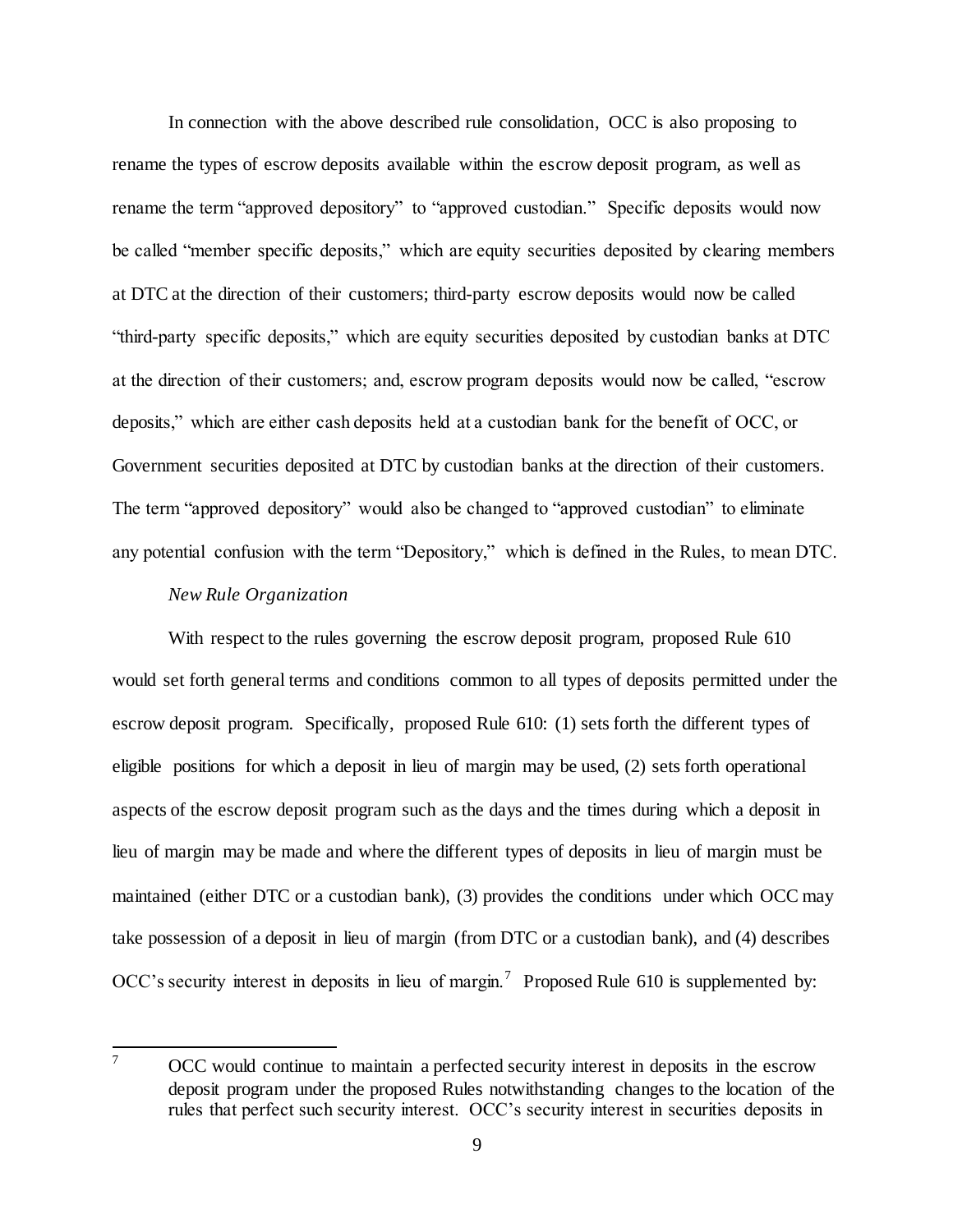(1) proposed Rule 610A for member specific deposits, (2) proposed Rule 610B for third-party specific deposits, and (3) proposed Rule 610C for escrow deposits. Proposed Rules 610A, 610B and 610C provide further guidance and specificity on the topics initially addressed in proposed Rule 610 (and delineated above) as they relate to member specific deposits, third-party specific deposits and escrow deposits, respectively.

The new rule structure differs from the existing rule structure in that existing Rules 503, 610, 613 and 1801 discuss topics concerning deposits in lieu of margin (such as withdrawal, rollover<sup>8</sup> and release) in general terms and without regard to the type of deposit in lieu of margin. The existing rule structure also does not provide operational details of the escrow deposit program. The new rule structure discusses each aspect of OCC's escrow deposit program by type of deposit in lieu of margin (member specific deposits, third-party specific deposit or escrow deposits) as well as provides operational details concerning the program. OCC believes that the more detailed presentation of the new rules concerning the escrow deposit program enhances the understandability of the program to all users, and potential users, of the program because all such persons will be able to better understand how topics apply by type of deposit in lieu of margin and with regard to the operational differences between each type of deposit in lieu of margin.

the escrow deposit program, which are held at DTC, is perfected by operation of DTC's rules. OCC's security interest in cash deposits in the escrow deposit program is perfected under proposed Rules  $610C(i)$ ,  $610C(i)$  and  $610C(k)$ , which replace Sections 3.3, 3.4, 4.3, 4.4, 5.3, 5.4 and 21 of the EDA. Proposed Rule 610(g) also concerns OCC's security interest in deposits in escrow deposit program.

<sup>8</sup> A "roll-over" occurs when a customer chooses to maintain an existing escrow deposit after the options supported by the escrow deposit expires, or are closed-out, and the customer re-allocates the escrow deposit to a new options position.

j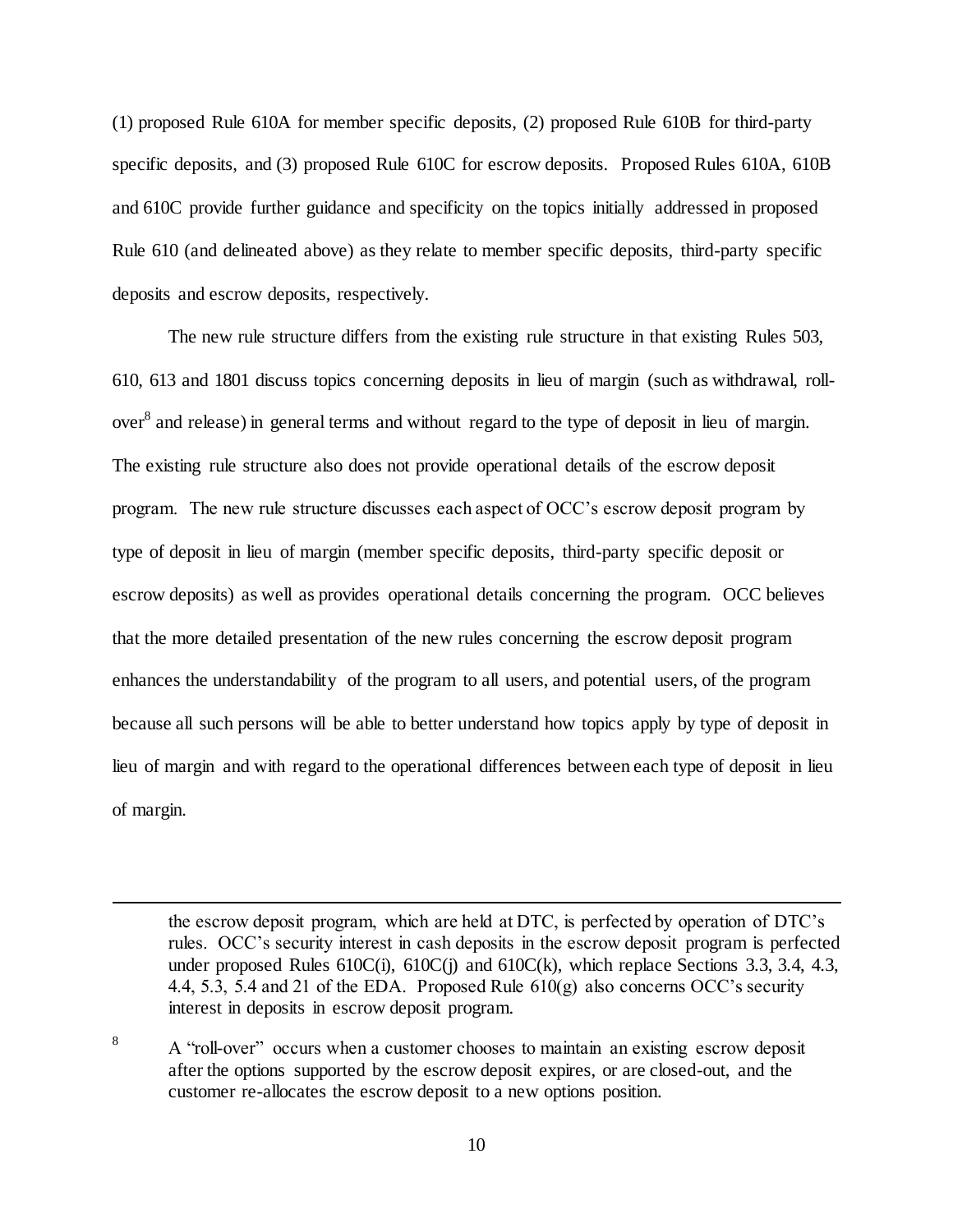# *Agreements Concerning the Escrow Deposit Program*

In addition to the above-described Rule changes, many provisions of the EDA would be moved in to the Rules. Accordingly, OCC is proposing to eliminate the EDA and replace it with a simplified agreement entitled the "Participating Escrow Bank Agreement."<sup>9</sup> The Participating Escrow Bank Agreement would provide that custodian banks are subject to all terms of the Rules governing the revised escrow deposit program,  $10^{\circ}$  as they may be amended from time to time.  $11^{\circ}$ The Participating Escrow Bank Agreement would contain eligibility requirements for custodian banks, including representations regarding the custodian bank's Tier 1 Capital,  $12^2$  and provide OCC with express representations concerning the bank's authority to enter into the Participating

<sup>10</sup> The Rules governing the revised escrow deposit program are proposed Rules 610, 610A, 610B and 610C.

 9 The Participating Escrow Bank Agreement is attached to this filing as Exhibit 5A, with changes from the EDA marked. Custodian banks participating in the revised escrow deposit program are defined as "Participating Escrow Banks" in the Participating Escrow Bank Agreement, and such banks must also be an Approved Custodian pursuant to proposed Section 1.A(13) of OCC's By-Laws. In addition, and as described above, certain provisions of the EDA are proposed to be incorporated into OCC's Rules; however, no rights or obligations of either OCC or a custodian bank would change solely as a result of such an incorporation.

<sup>&</sup>lt;sup>11</sup> Under the Participating Escrow Bank Agreement, however, OCC will agree to provide custodian banks with advance notice of material amendments to the Rules relating to deposits in lieu of margin and custodian banks will have the opportunity to withdraw from the escrow deposit program if they object to the amendments. As a general matter, the Participating Escrow Bank Agreement will not be negotiable, although OCC may determine to vary certain non-material terms in limited circumstances.

<sup>&</sup>lt;sup>12</sup> OCC recently enhanced the measurement it uses—Tier 1 Capital instead of shareholders' equity—to establish minimum capital requirements for banks approved to issue letters of credit that may be deposited by clearing members as a form of margin asset. *See* Securities Exchange Act Release No. 74894 (May 7, 2015), 80 FR 27431 (May 13, 2015) (SR-OCC-2015-007). For the reasons set forth in SR-OCC-2015-007, OCC is proposing to adopt the same standard with respect to custodian bank escrow deposits.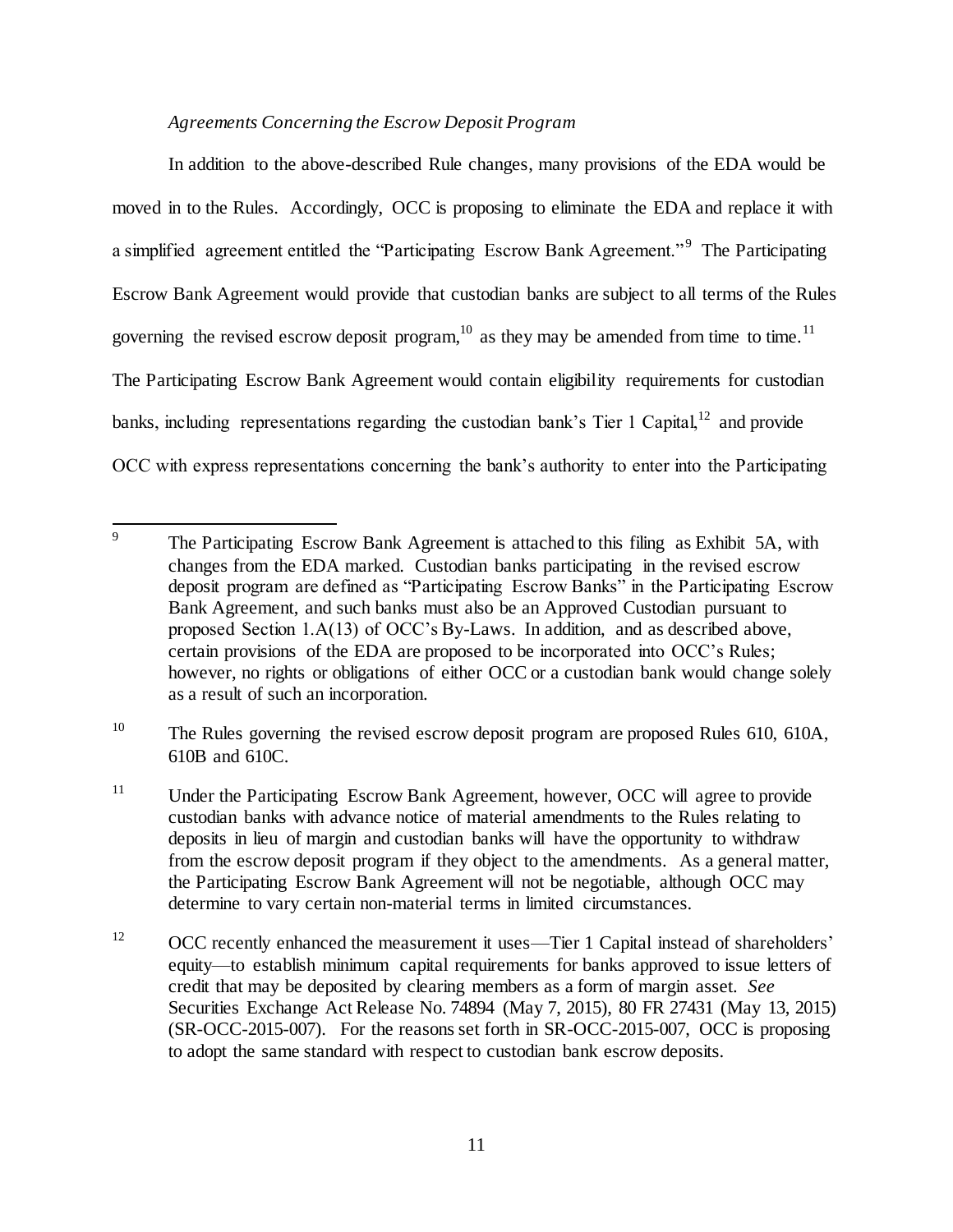Escrow Bank Agreement.<sup>13</sup> Moreover, standard contractual provisions concerning topics such as assignment, governing law and limitation of liability have been enhanced in the Participating Escrow Bank Agreement when compared to the EDA.<sup>14</sup> OCC is also proposing to move notification requirements into proposed Rule 610C(l), which is an enhancement of Section 7 of the EDA that requires custodian banks to provide notice to OCC only when there are changes to the "authorized persons" and changes to the address of the bank. Proposed Rule 610C(l) would require escrow banks to provide OCC with notices of material changes to the bank (in additional to items such as changes of authorized persons and the address of bank, as currently required under Section 7 of the EDA).

 OCC, under Proposed Rule 610C(b), would also require customers wishing to deposit cash collateral and custodian banks holding escrow deposits comprised of cash to enter into a triparty agreement involving OCC, the customer and the applicable custodian bank ("Tri-Party Agreement," attached hereto as Exhibit 5B). The Tri-Party Agreement governs the customer's use of cash in the program, confirms the grant of a security interest in the customer's account to  $OCC$  and the relevant clearing member, as set forth in proposed Rule  $610C(f)$ , and causes customers of clearing members to be subject to all terms of the Rules governing the revised

<sup>13</sup> These provisions include, but are not limited to, Sections 1.1 and 1.2 of the EDA.

<sup>&</sup>lt;sup>14</sup> Sections 2.1, 2.2, 3.5, 3.6, 3.8, 4.7, and 5.6, 6 and 7 of the EDA would be removed entirely since they are no longer needed under OCC's revised escrow deposit program. These provisions concern a custodian bank's movement of securities escrow collateral; such collateral would be deposited at DTC under the revised escrow deposit program (as described below). Section 2.3 of the EDA would also be removed in its entirety because escrow deposits would not be permitted for equity calls in the revised escrow deposit program. Additionally, the concept of cash settlements concerning escrow deposits would not be included in the revised escrow deposit program and, as a result, Sections 15, 16, 17 and 18(b) to 18(d) would be removed in their entirety.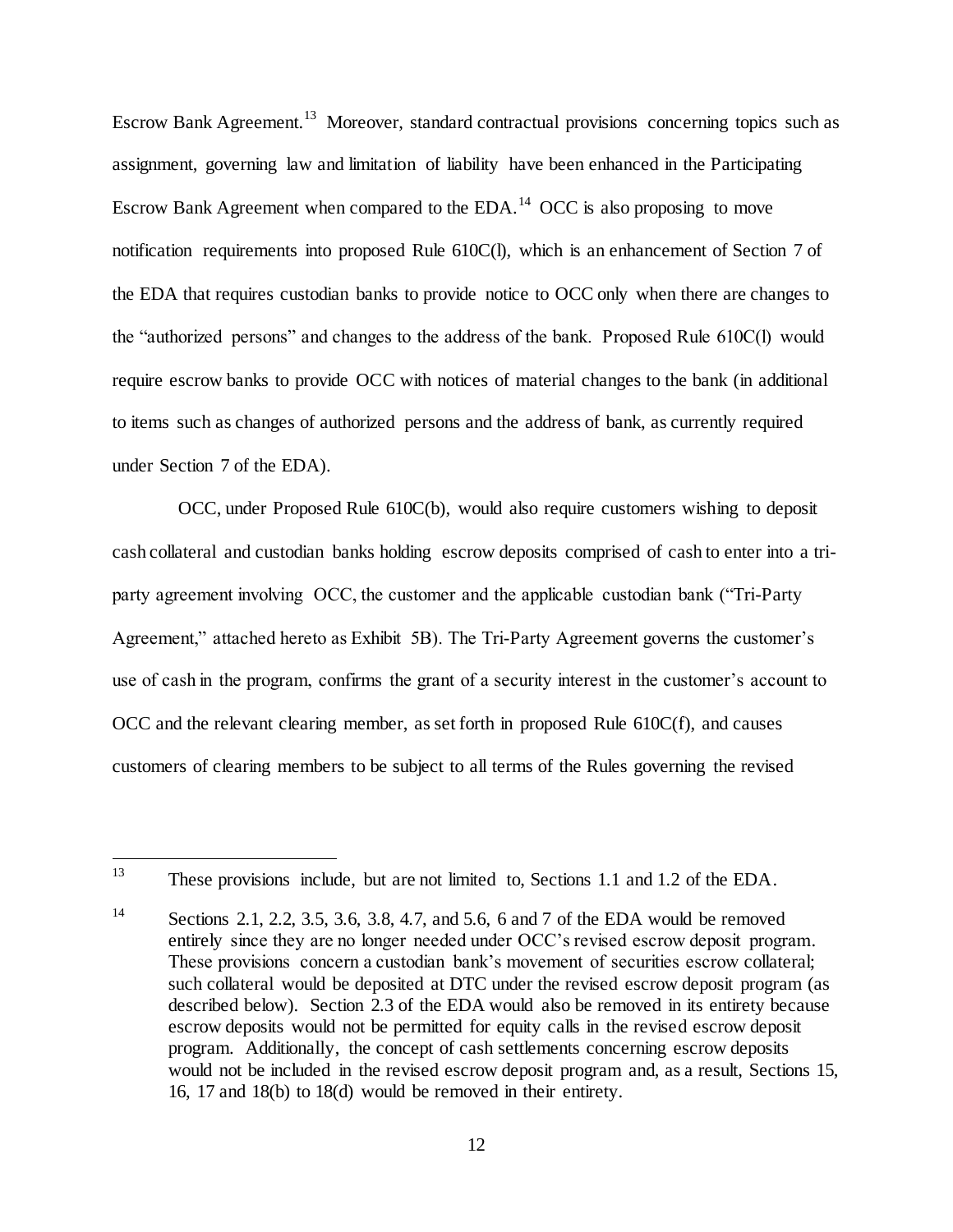escrow deposit program.<sup>15</sup> Each custodian bank entering into the Tri-Party Agreement ("Tri-Party Custodian Bank"), would agree to follow the directions of OCC with respect to cash escrow deposits without further consent by the customer.<sup>16</sup> As discussed in greater detail below, use of the Tri-Party Agreement significantly enhances OCC's rights concerning cash escrow deposits, and provides OCC with greater certainty regarding its rights to cash escrow deposits in the event of a customer or clearing member default.

# SECTION 2: TRANSPARENCY AND CONTROLS, TAKING POSSESSION OF COLLATERAL, AND CLEARING MEMBER RIGHTS TO COLLATERAL

## **Transparency and Control over Collateral Included in Escrow Deposits**

Currently, securities deposits in the escrow deposit program are held at either DTC or a custodian bank, and cash deposits in the escrow deposit program are held at a custodian bank. In the case of either cash or securities held at a custodian bank, OCC relies on the custodian bank to verify the value and control of collateral since OCC does not have any visibility into relevant accounts. OCC is proposing to require that all securities deposited within the escrow deposit program, regardless of the type of deposit, be held at DTC.<sup>17</sup> Additionally, OCC is proposing to

<sup>17</sup> OCC has discussed the proposed changes to the escrow deposit program with DTC and, based on feedback from DTC, no concerns were communicated to OCC by DTC regarding the proposed changes. DTC has also indicated that the proposed changes to the escrow deposit program are consistent with DTC's operations.

<sup>15</sup> <sup>15</sup> The Rules governing the revised escrow deposit program are proposed Rules 610, 610A, 610B and 610C.

<sup>&</sup>lt;sup>16</sup> OCC has determined to use this cash account structure as a result of a series of discussions with certain custodian banks involved in the cash portion of the escrow deposit program, as described in Item 5 above. The intended structure would permit a greater number of customers to participate in the escrow deposit program than, for example, a commingled "omnibus" account structure at each custodian bank, which would preclude the participation of customers subject to restrictions under the Investment Company Act of 1940 requiring segregation of a registered investment company's funds.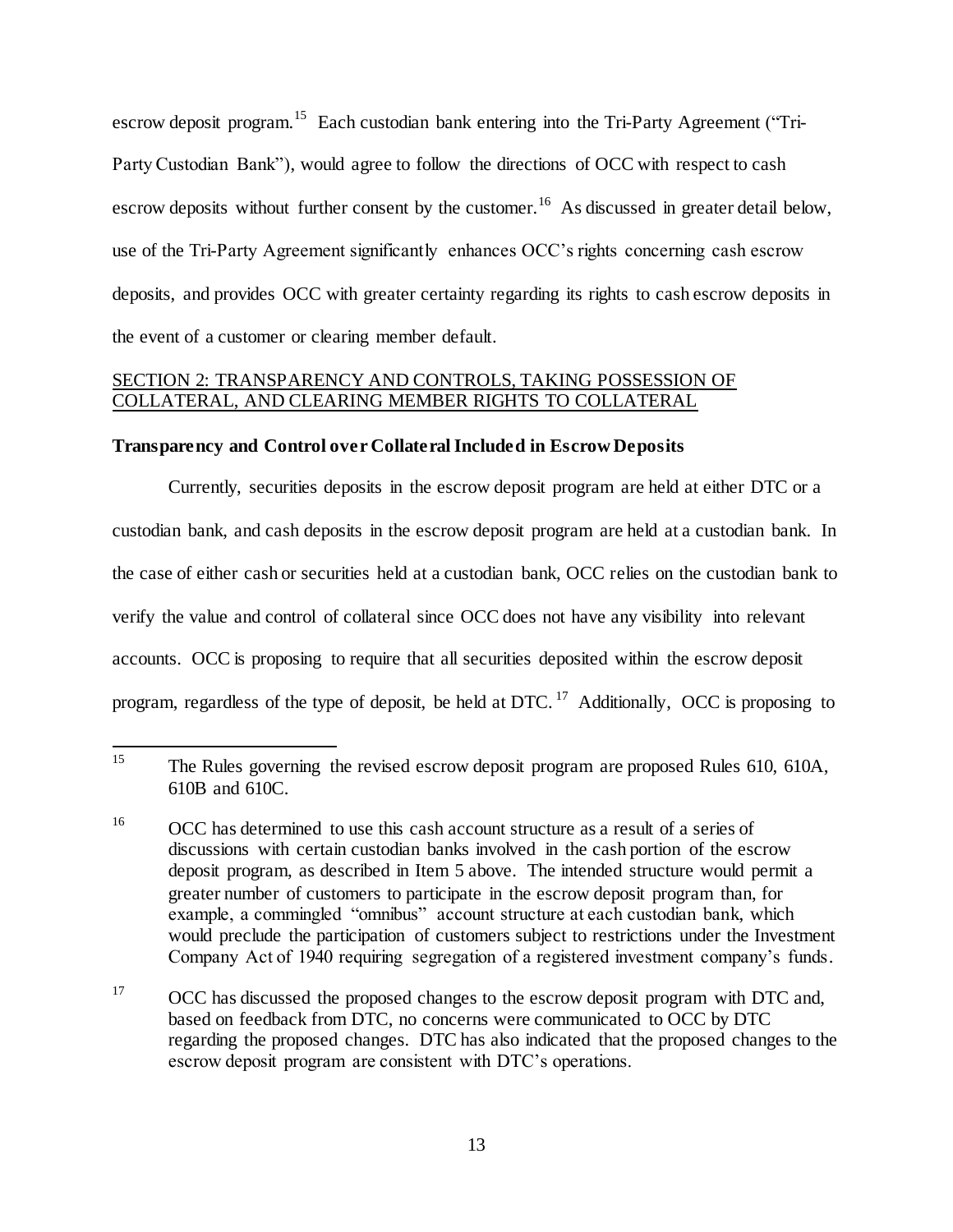require Tri-Party Custodian Bank to provide OCC with view access into the account in which the deposit is held.

 Holding securities escrow deposit program collateral at DTC would provide OCC with increased visibility into the collateral within the escrow deposit program because OCC would be able to use its existing interfaces with DTC to view, validate and value collateral within the escrow deposit program in real time, allowing OCC to perform the controls for which it currently relies on the custodian banks. It would also provide OCC with the ability to obtain possession of deposited securities upon a clearing member default by issuing a demand of collateral instruction through DTC's systems, without the need for custodian bank involvement. Furthermore, a clearing member would have the ability to obtain possession of deposited securities upon a customer default in a similar manner by notifying OCC of such customer default and submitting a request for delivery of such deposited securities (OCC's and clearing members' ability to take possession of a deposit within the escrow deposit program is discussed in greater detail below). OCC does not believe that requiring use of DTC to deposit securities escrow collateral presents a material change for users of OCC's escrow deposit program because such users currently use DTC to effect certain types of deposits in lieu of margin under the current escrow deposit program. 18

Cash collateral pledged to support an escrow deposit would continue to be facilitated through the existing program interfaces; however, for increased security, any pledges of cash would be required to be made in a customer's account at the Tri-Party Custodian Bank that is

<sup>18</sup> Specifically, users of OCC's escrow deposit program would use DTC's Collateral Loan Services, which is described at: [http://www.dtcc.com/products/training/helpfiles/settlement/settlement\\_help/help/collatera](http://www.dtcc.com/products/training/helpfiles/settlement/settlement_help/help/collateral_loans.htm) loans.htm.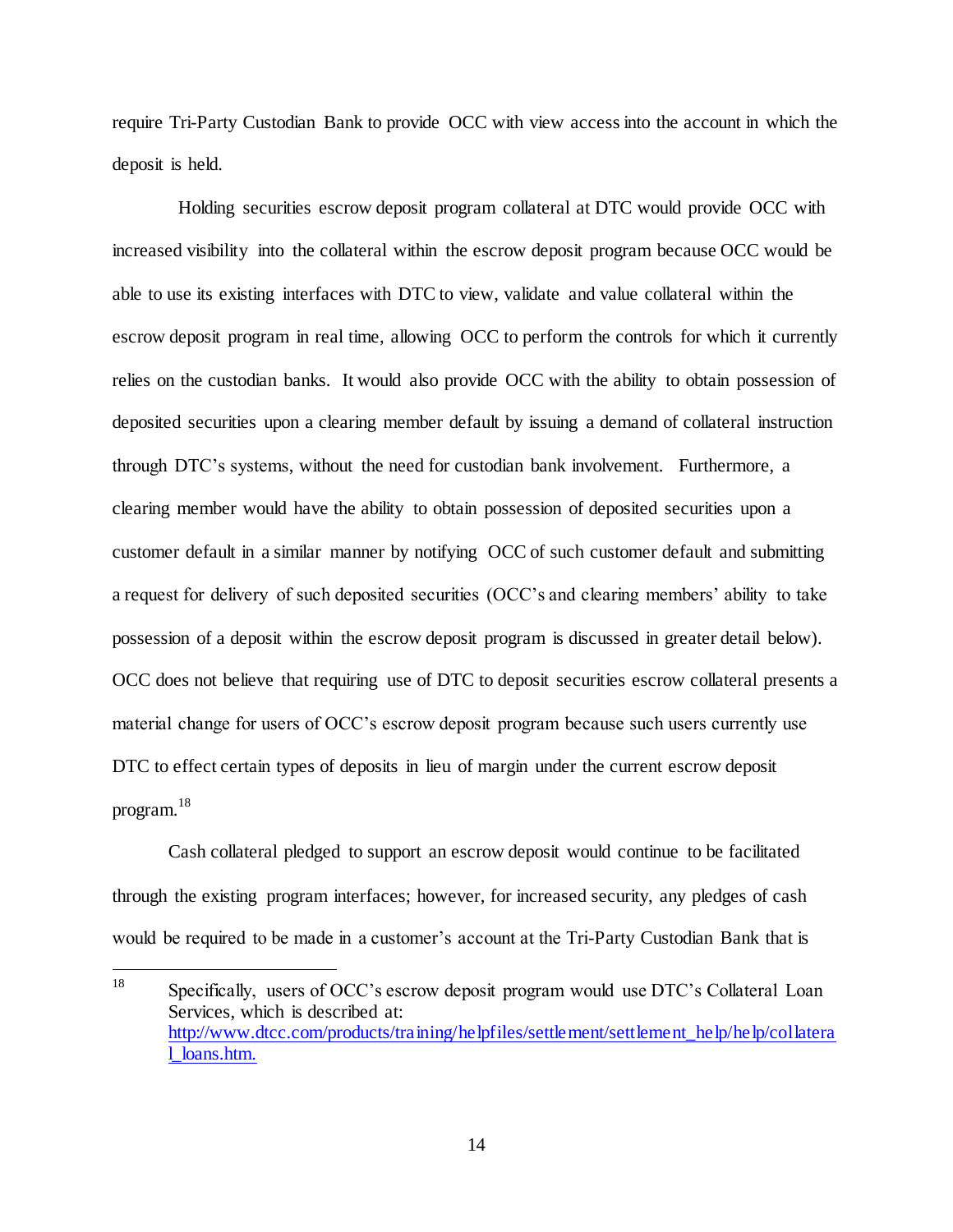used solely for the purpose of making escrow deposits. As described above, under the proposed changes OCC would require Tri-Party Custodian Bank and customers to enter into a Tri-Party Agreement in order to provide legal certainty concerning this arrangement. Further, and as set forth in the Tri-Party Agreement, each Tri-Party Custodian Bank would agree to disburse funds from the pledged account only at OCC's direction. From an operational perspective, each Tri-Party Custodian Bank would provide OCC with online view access to each customer's cash account designated for the escrow deposit program, allowing visibility into transactional activity and account balances. OCC would not process a cash escrow deposit in its systems until it sees the appropriate amount of cash deposited in the designated bank account at the Tri-Party Custodian Bank. This process ensures that OCC does not rely on a third party to value, or warrant the existence of, collateral within the escrow deposit program. The Tri-Party Agreement, in connection with the new cash collateral structure, would provide OCC with additional transparency and control over cash collateral under the revised escrow deposit program.

In order to effect the foregoing, OCC is proposing to adopt proposed Rules 610A(a), 610B(a), 610C(b) and 610C(c). Proposed Rules 610A(a) and 610B(a), Effecting a Member Specific Deposit and Effecting a Third-Party Specific Deposit, respectively, require that member specific deposits and third-party specific deposits must be made through DTC, and are largely based upon existing Rule 610(e), which discusses effecting deposits in lieu or margin generally. Language has been added to each proposed rule to more accurately articulate that member specific deposits and third-party specific deposits must be made through DTC and the party that is required to effect each type of deposit (i.e., a clearing member or a third-party depository). In the case of member specific deposits and third-party specific deposits, which are already made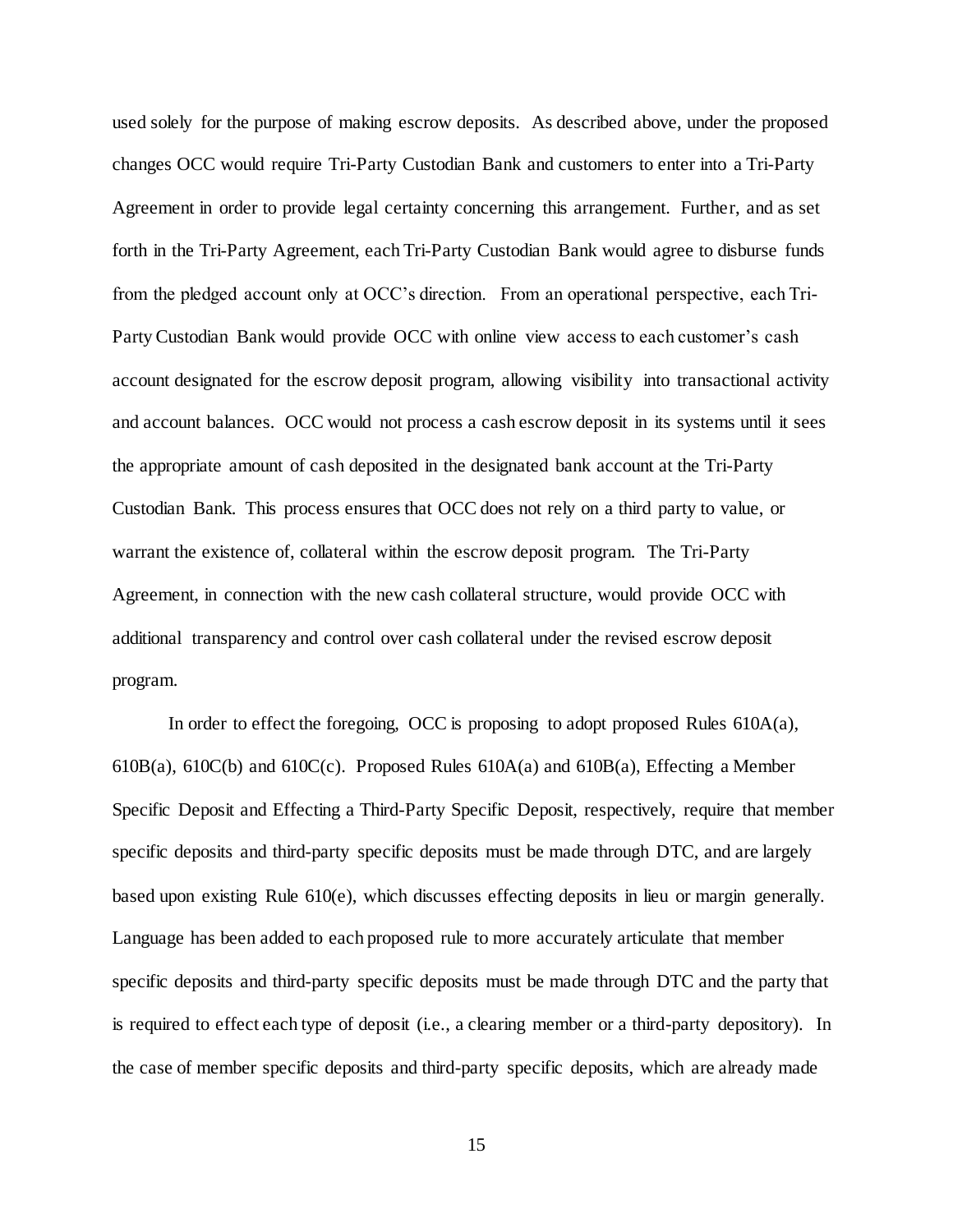through DTC, OCC believes that proposed Rules 610A(a) and Rule 610B(a) are rules that clarify existing practices and provide additional operational detail to users of the escrow deposit program (i.e., member specific deposits and third-party specific deposits must be made through DTC's Electronic Data Processing ("EDP") Pledge System and clearing members are required to maintain records of such deposits). Proposed Rules 610C(b) and 610C(c), Manner of Holding and Method of Effecting Escrow Deposits, respectively, are largely based upon existing Rules 610(d), 610(g), 1801(d) and 1801(g), as well as Section 8 of the EDA with language added to more accurately articulate that securities escrow deposits must be made through DTC and cash must be deposited through a Tri-Party Custodian Bank, and provide operational detail concerning effecting escrow deposits. Moreover, OCC is proposing to adopt new Rule 610(e) in order to specify that all types of deposits in the escrow deposit program may be made only during the time specified by OCC. The purpose of specifying the time frames in which participants are allowed to effect deposits in the escrow deposit program is to facilitate OCC daily margin processing and ensure that all of the positions it guarantees are timely collateralized. 19

In addition to the above, and with respect to escrow deposits only, OCC is proposing enhancements to its process of ensuring that customers meet initial and maintenance minimums.<sup>20</sup> Specifically, under the revised escrow deposit program, in the event a customer falls below the maintenance minimum, the custodian bank, pursuant to the Participating Escrow Bank Agreement, would be required to ensure that the customer deposits additional collateral or

<sup>19</sup> In the event a deposit in the escrow deposit program is not timely made, OCC would collect margin from the relevant clearing member.

 $20$  Initial and maintenance minimums do not apply to member specific deposits and thirdparty specific deposits since the clearing member or custodian bank, as applicable, is pledging the security that is deliverable upon exercise of the germane options position.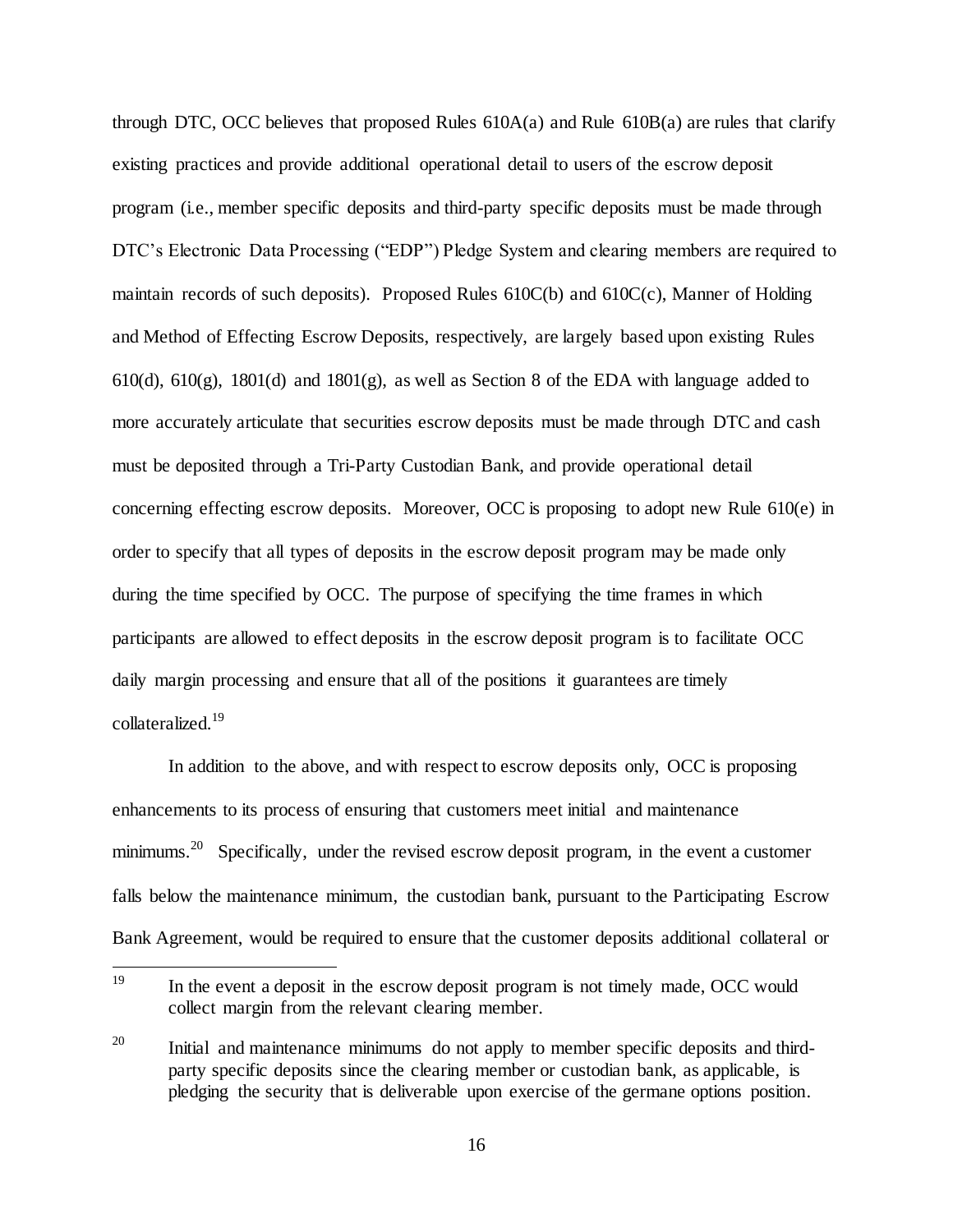escalate the matter to OCC. In addition to such notification requirement, OCC would also implement automated processes to ensure that escrow deposits meet required initial and maintenance minimums. In the event the matter is escalated to OCC or OCC's systems identify a shortfall, OCC would: (1) demand that the relevant clearing member post additional margin to cover the margin requirement on the applicable position, and (2) if the relevant clearing member fails to satisfy such a demand for additional margin, OCC would close-out the applicable position and demand the escrow deposit from DTC or the Tri-Party Custodian Bank, as applicable, under its existing authority pursuant to Rule 1106. This process is much more robust than the current process concerning maintenance minimums in that OCC currently relies entirely on custodian banks holding escrow deposits to ensure the customer deposits additional collateral, as necessary, to meet initial and maintenance minimums. OCC believes that the proposed new process is more streamlined and efficient because OCC would not have to rely entirely on a custodian bank to ensure customers comply with initial and maintenance minimums.

In order to implement the foregoing within the new rules concerning the escrow deposit program, OCC is proposing to adopt Rules  $610C(g)$  and  $610C(h)$  that concern the initial and maintenance minimum escrow deposit values required by OCC as well as actions OCC's[sic] is permitted to take in the event an escrow deposit falls below a required amount. These proposed rules are based on existing Rules 1801(c) and 1801(e) as well as Sections 3.2, 4.2, 5.2, 3.7, 4.8 and 5.7 of the EDA.<sup>21</sup> With respect to the computation of initial and maintenance minimums, proposed Rules 610C(g) and 610C(h) would explain the formula through which OCC computes the initial and maintenance minimum for a given options position, with the specific percentage

<sup>21</sup> OCC is proposing to eliminate the concept of "substitutions" of escrow deposit collateral (located in Sections 4.7 and 5.6 of the EDA)—instead a given escrow deposit must at all times must meet the minimum amount (as set forth in proposed Rules  $610(g)(1)$  and (2)) and OCC would permit any excess amount to be withdrawn.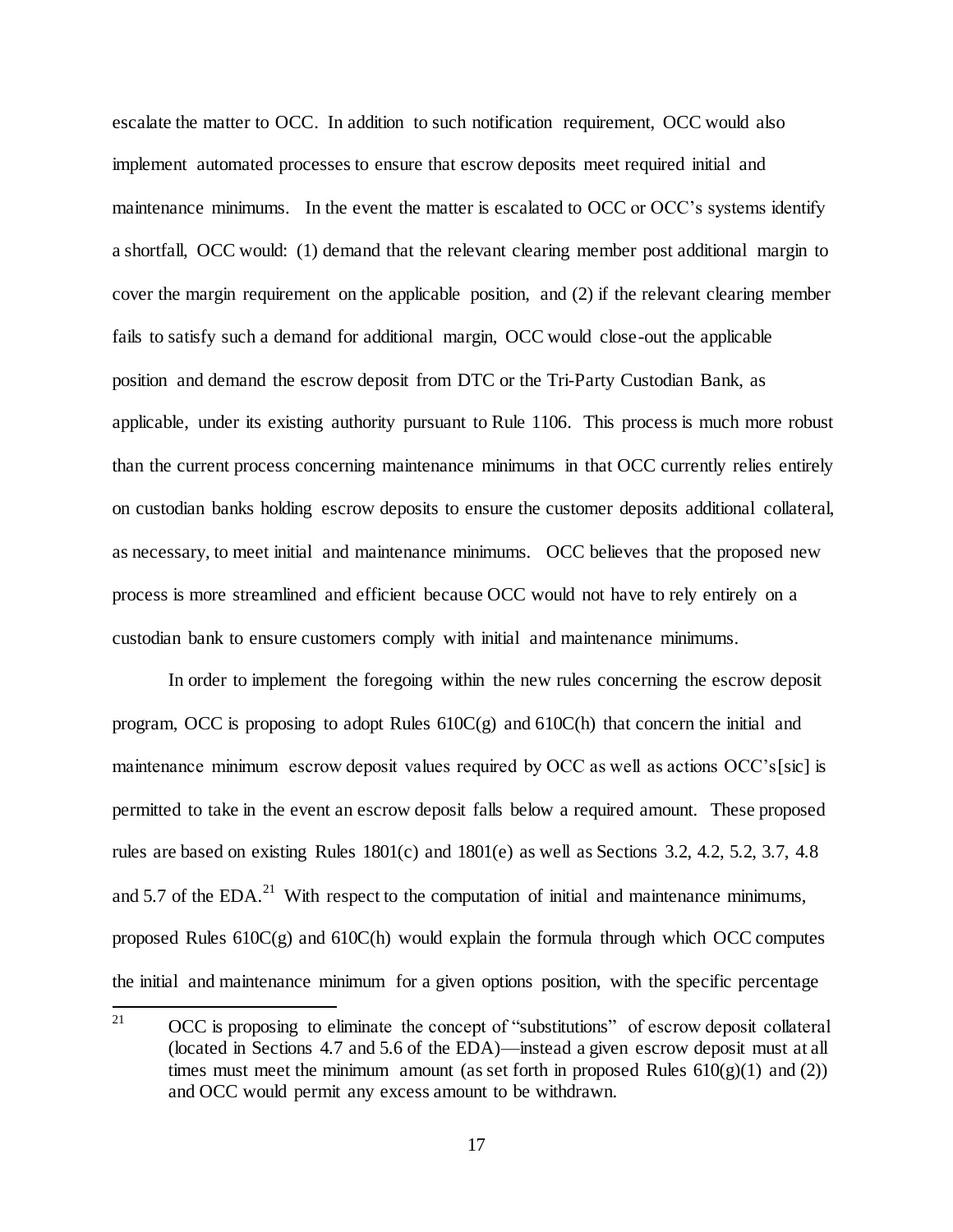applicable to such calculation provided to participants in the escrow deposit program in a schedule posted on OCC's website. With respect to the effects of a failure to meet maintenance minimums, proposed Rule 610C(h) sets forth the conditions under which OCC would close out a given escrow deposit should it fall below the requisite maintenance minimum. Proposed Rule 610C(h) would also provide OCC with the authority to use the cash and securities included within the escrow deposit to reimburse itself for costs incurred in connection with the close-out. OCC believes that by virtue of their proposed new location in the rules, as well as the additional detail provided in the proposed rules, all participants, and potential participants, in OCC's escrow deposit program would better understand the rules concerning initial and maintenance minimums, as they relate to escrow deposits, under the enhanced escrow deposit program (versus under the current escrow deposit program).

# **OCC's Rights to Collateral in the Escrow Deposit Program in the Event of a Clearing Member or Bank Default**

The proposed Rules would enhance OCC's default management regime as it relates to the escrow deposit program by more specifically delineating the conditions under, and the process through which, OCC would take possession of collateral within the escrow deposit program should a clearing member or custodian bank default. Specifically, proposed Rules 610A(b), 610B(f), 610C(q) and 610C(r) provide that in the event of a clearing member or custodian bank default OCC would have the right to direct DTC to deliver the securities included in a member specific deposit, third-party specific deposit or escrow deposit to OCC's DTC participant account for the purpose of satisfying the obligations of the clearing member or reimbursing itself for losses incurred as a result of the failure, as applicable. Similarly, pursuant to proposed Rules  $610C(q)$  and  $610C(r)$  OCC would have the right in the event of a Tri-Party Custodian Bank default to take possession of cash included within an escrow deposit for the same purposes. In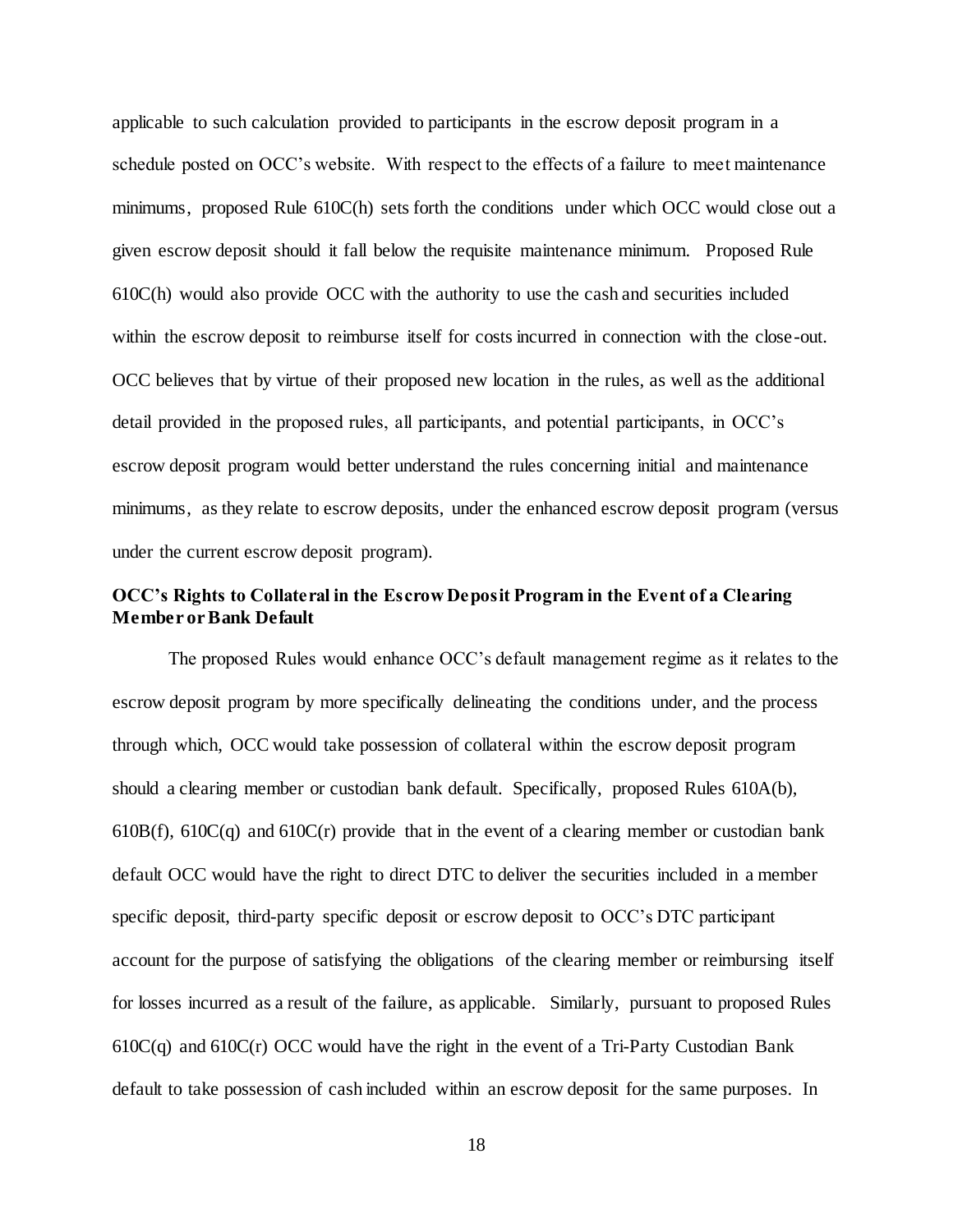the event of a custodian bank default, pursuant to proposed Rule 610C(r) OCC would have the right to remove the custodian bank from the escrow deposit program, prohibit the custodian bank from making new escrow deposits, disallow withdrawals with respect to existing deposits, close out short positions covered by escrow deposits at the defaulted custodian bank and use such escrow deposits to reimburse itself for the costs of the close-out, or disregard or require the withdrawal of existing escrow deposits.

Proposed Rules 610A(b), 610B(f) and 610C(q), concern OCC's rights to a member specific deposits, third-party specific deposits and escrow deposits, respectively, in the event of a clearing member default. They would provide a more specific description of OCC's rights to a third-party specific deposit during a default than existing Rule 610(k) and Section 18 of the EDA. However, the additional specificity that would be provided in proposed Rules 610A(b), 610B(f) and 610C(q) would not change OCC's nor clearing members' rights or obligations regarding member specific, third-party specific or escrow deposits in the event of a clearing member default. Proposed Rule 610C(r) addresses OCC's rights in the event of a custodian bank default and is based on existing Rules  $613(h)$  and  $1801(k)$ . Proposed Rule  $610C(r)$  would clarify OCC's existing operational practices when a custodian bank defaults (i.e., demand monies, not allow new deposits, etc…, as described immediately above), but does not change any of the rights of OCC, clearing members or custodian banks as they are set forth in existing Rules 613(h) and 1801(k).

In addition to the above described proposed changes, OCC is proposing to amend Rule 1106 to set forth the treatment of deposits in the escrow deposit program in the event of a suspension of a clearing member. Rule  $1106(b)(2)$  would be amended to provide that OCC may close out a short position of a suspended clearing member covered by a member specific, third-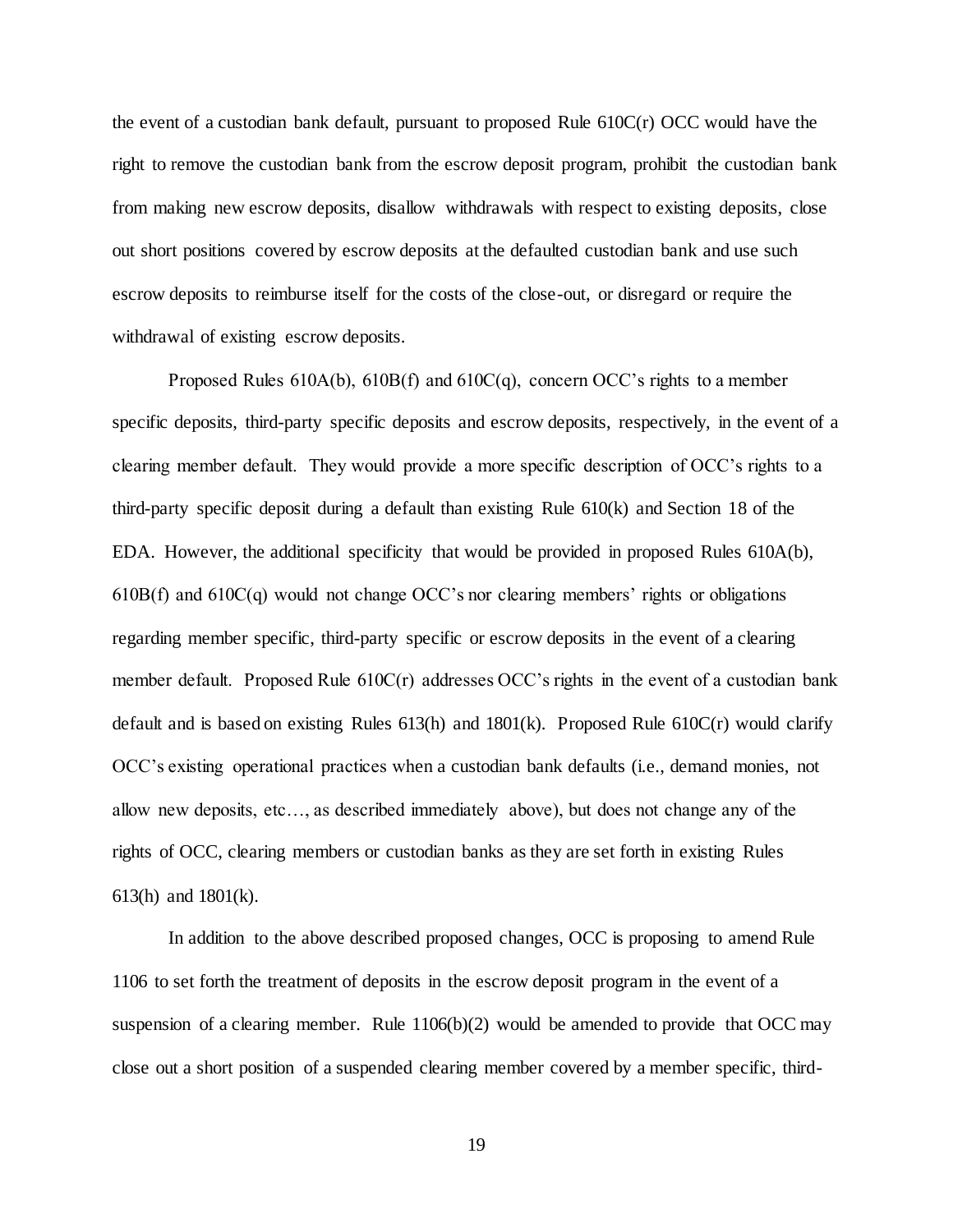party specific or escrow deposit, subject to the ability of the suspended clearing member or its representative to transfer the short position to another clearing member under certain circumstances. Further, current Rule 1106(b)(3) would be combined with Rule 1106(b)(2) and amended to set forth OCC's right to take possession of the cash and/or securities included within an escrow, member specific, or third-party specific deposit for the purpose of reimbursing itself for costs incurred in connection with the close-out of a short position covered by the deposit. These proposed amendments to Rule 1106 are consistent with proposed Rules 610B(f), 610C(q) and  $610C(r)$ .

### **Clearing Members' Rights to Collateral in the Escrow Deposit Program**

Clearing members' rights to escrow deposits and third-party specific deposits would be clarified under the proposed rules. While clearing members have secondary lien rights on the escrow deposits of their customers under the current escrow deposit program, OCC is proposing to add several rules that would clarify these rights and provide additional guidance to clearing members regarding operational steps that would need to be taken in order to exercise their secondary lien rights. Specifically, OCC is proposing to add Rules  $610B(c)$  and  $610C(f)$  to delineate the rights of a clearing member as they relate to third-party specific deposits and escrow deposits. Proposed Rules 610B(c) and 610C(f) would provide for the grant of a security interest by the customer to the clearing member with respect to any given third-party specific deposit and escrow deposit, as applicable. The Rules would further provide that any such security interest of a clearing member in an escrow deposit would be subordinated to OCC's interest. For purposes of perfecting a clearing member's security interest under the UCC, OCC would obtain control over the security both on its own behalf and on behalf of the relevant clearing member, with clear subordination of the clearing member's interest to OCC's interest.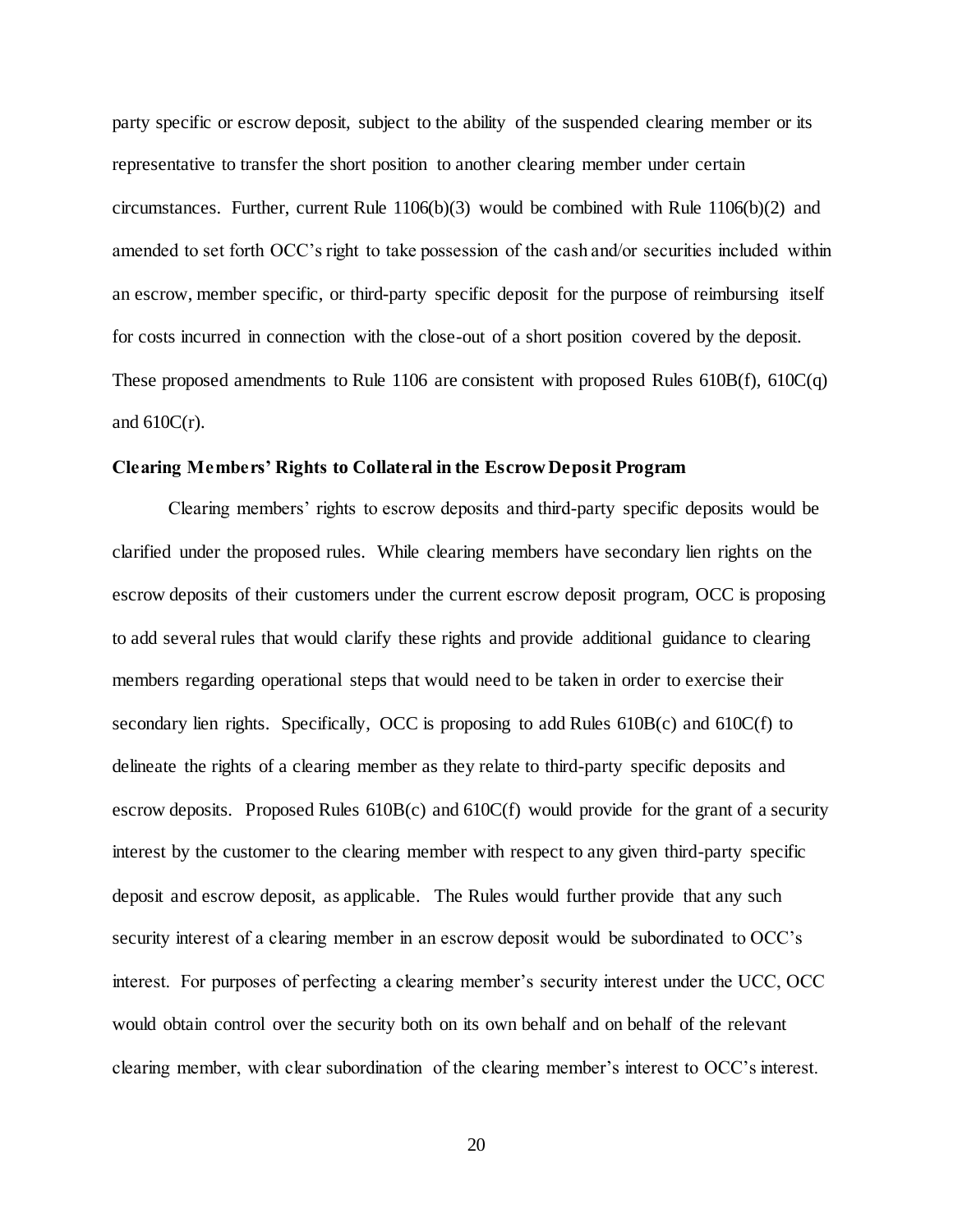In the event OCC had to direct delivery of the security to the clearing member, OCC would do so on the clearing member's behalf. Proposed Rules 610B(c) and 610C(f) would better codify clearing members' secondary lien rights to third-party specific deposits and escrow deposit[sic] than they are currently codified in Section 21 of the EDA, without changing any clearing member rights or obligations. OCC believes that such a codification would provide more transparency regarding clearing member's secondary lien rights under the enhanced escrow deposit program because all users, and potential users, of OCC's escrow deposit program would be able to easily identify and understand the rules concerning clearing members' secondary lien rights in a single location within OCC's publically available Rulebook.

Additionally, OCC is proposing to add several procedural rules that would set forth the process by which clearing members could exercise their secondary lien rights in a given deposit in the escrow deposit program. Proposed Rules  $610C(d)$ ,  $610C(o)$ ,  $610C(p)$  and  $610C(s)$ , relating to escrow deposits, and proposed Rules 610B(d) and 610B(e), relating to third-party specific deposits, would provide that, in the event of a customer default to a clearing member, the clearing member would have the right to request a "hold" on a deposit. The hold would prevent the withdrawal of deposited securities or cash by a custodian bank or the release of a deposit that would otherwise occur in the ordinary course. Subsequent to placing a hold instruction on a deposit, a clearing member would have the right to request that OCC direct delivery of the deposit to the clearing member through DTC's systems, in the case of securities, or an instruction to the Tri-Party Custodian Bank in the case of cash. Providing clearing members with transparent instructions regarding how to place a hold instruction on and direct delivery of a deposit in the escrow deposit program would significant enhancement to the current escrow deposit program.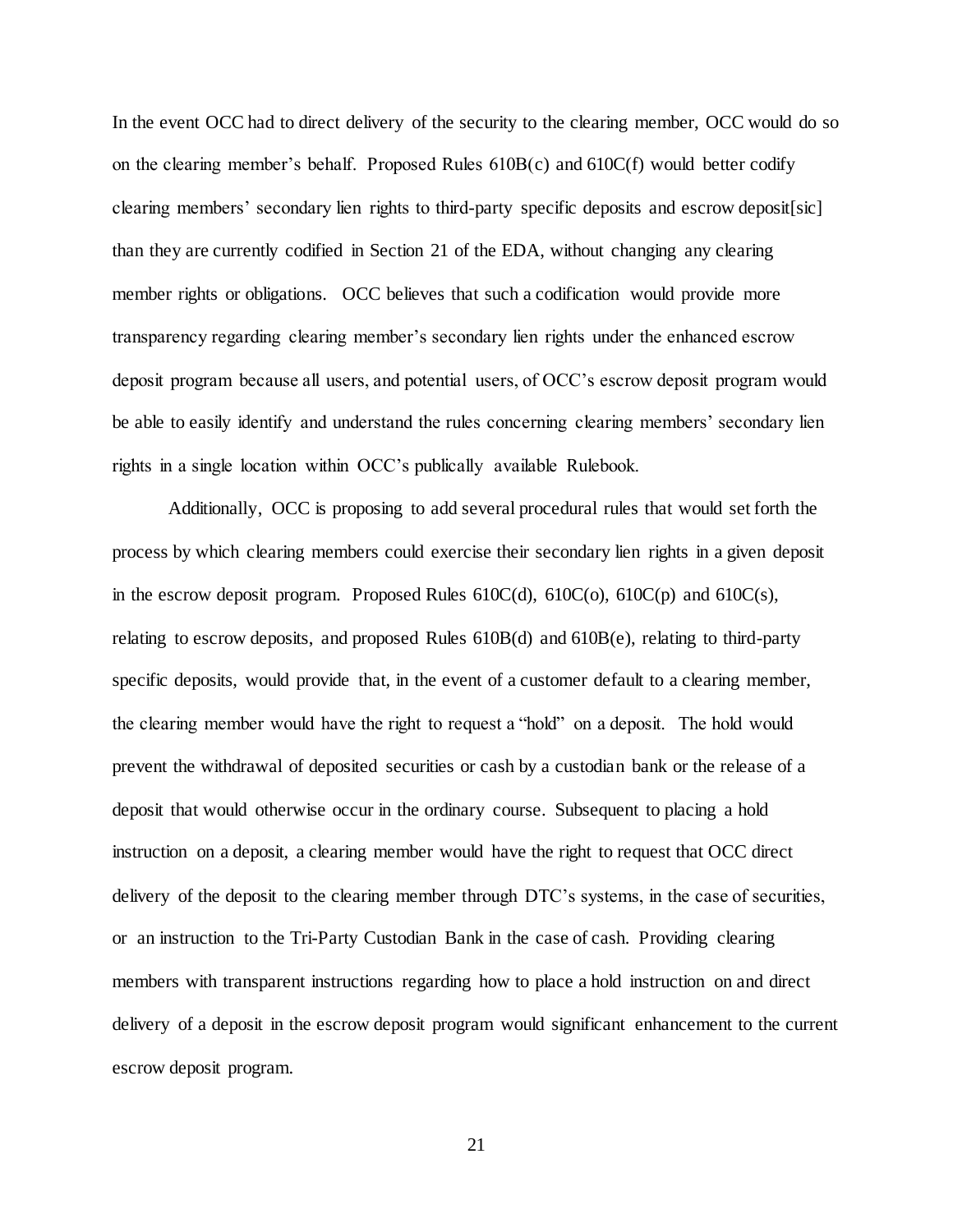OCC is also proposing to adopt Rules 610B(e) and 610C(s), which would protect OCC in the event that it delivers a third-party specific deposit or escrow deposit to a clearing member. Under proposed Rules  $610B(e)$  and  $610C(s)$  a clearing member making a request for delivery would be deemed to have made the appropriate representations to OCC that the clearing member has a right to take possession of the deposited securities or cash and would agree to indemnify OCC against losses resulting from a breach of these representations or the delivery of the deposit. A clearing member would also be required to provide documentation regarding its right to possession of the securities or cash as OCC may reasonably request.

#### SECTION 3: TECHINCAL AND CONFORMING CHANGES TO OCC'S RULES

OCC also proposes a number of technical, conforming and structural changes in order to move the majority of the terms governing the escrow deposit program into one section in its Rulebook. OCC believes that changes to proposed Rules 610, 610A, 610B and 610C, described in greater detail below, are either non-substantive or conforming changes that do not alter the current rights or obligations of OCC, clearing members or participants in the escrow deposit program.

### **Proposed Rule 610-Deposits in Lieu of Margin (General Provisions)**

Proposed Rule 610 contains general provisions applicable to the escrow deposit program. Specifically, proposed Rule  $610(a)$  replaces existing Rule  $610(a)$  and sets forth general provisions of the escrow deposit program including: (1) who may participate in the escrow deposit program, (2) the types of positions included in the escrow deposit program, (3) the types of deposits in the escrow deposit program, and (4) the collateral that is eligible for the escrow deposit program. Proposed Rule 610(b) replaces existing Rule 610(b) and provides further specificity with respect to the types of options positions included within OCC's escrow deposit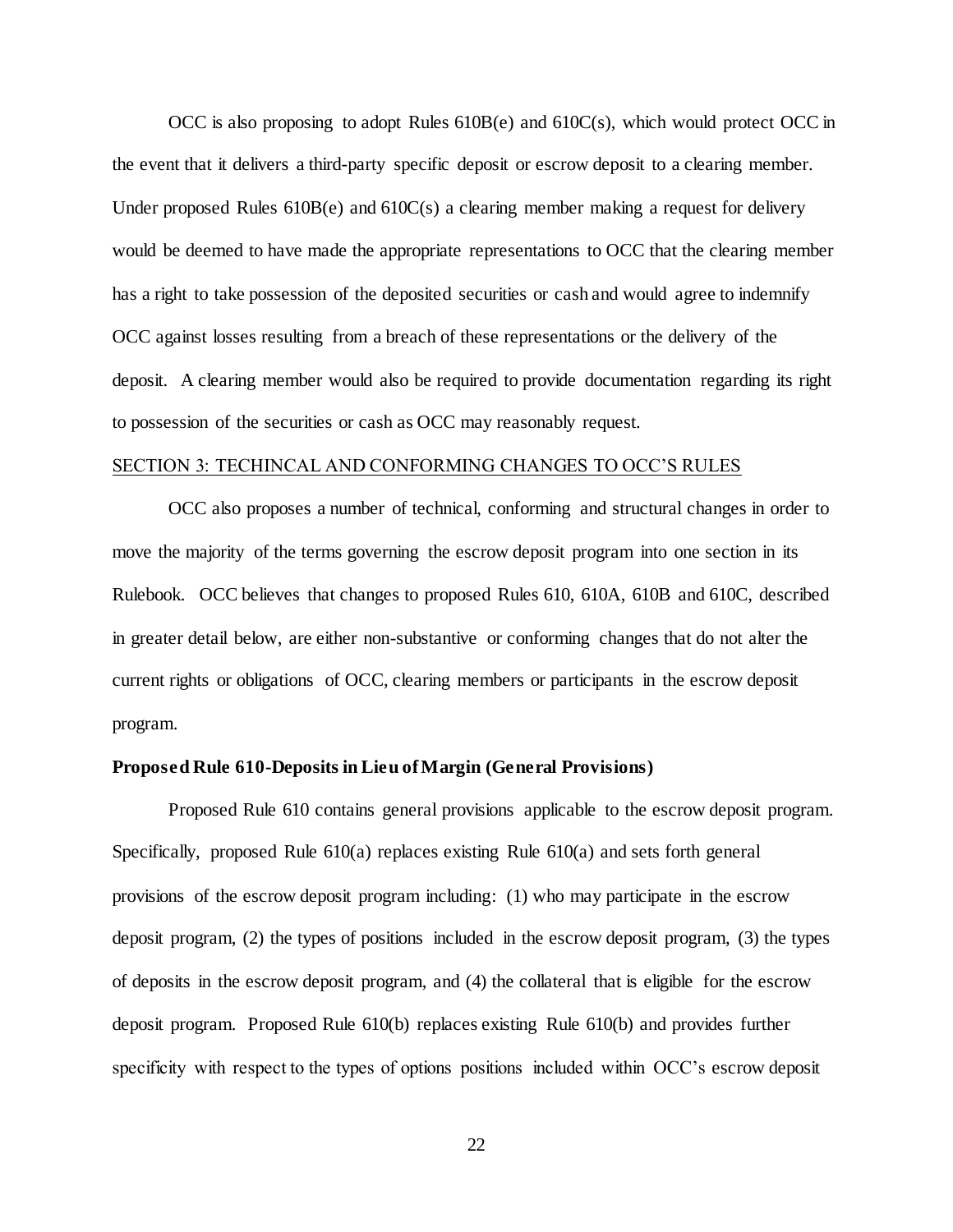program.<sup>22</sup> This additional specificity clarifies OCC's existing rules and provides more transparency to users and potential users of OCC's escrow deposit program. Proposed Rule  $610(c)$ , which is not derived from an existing rule, clarifies OCC's existing practice that OCC will disregard a member specific deposit or a third-party specific deposit if such deposit is no longer eligible to be delivered upon the exercise of the associated stock option contract. Proposed Rule 610(d), which replaces existing Rules 610(c) and 1801(l), requires that deposits within the escrow deposit program be made in accordance with applicable laws and regulations, and be appropriately authorized. Proposed Rule 610(f), which replaces existing Rule 610(l), would clarify OCC's right to use deposits within the escrow deposit program until such deposits are withdrawn. Proposed Rule 610(f) is supplemented by proposed Rules 610A, 610B and 610C with respect to member specific, third-party specific and escrow deposits. Proposed Rule  $610(g)$ codifies OCC's security interest in deposits within the escrow deposit program.

### **Proposed Rule 610A-Member Specific Deposits**

Proposed Rule 610A clarifies many of the current rules concerning the escrow deposit program as they relate to member specific deposits. For example, proposed 610A(c) describes the process by which a clearing member may withdraw a member specific deposit (i.e., effecting a withdrawal or release through DTC's EDP Pledge System and ensuring that its margin requirement at OCC is met). While this issue is addressed in existing Rule 610(j) in general terms, OCC believes that the additional operational details regarding its existing process in proposed Rule 610A(c), along with its inclusion in proposed Rule 610A, further clarify how those existing processes apply to member specific deposits as opposed to other types of deposits

 $22$ As described in greater detail below, proposed Rules  $610(a)$  and  $610(b)$  are supplemented by proposed Rules 610A, 610B and 610C.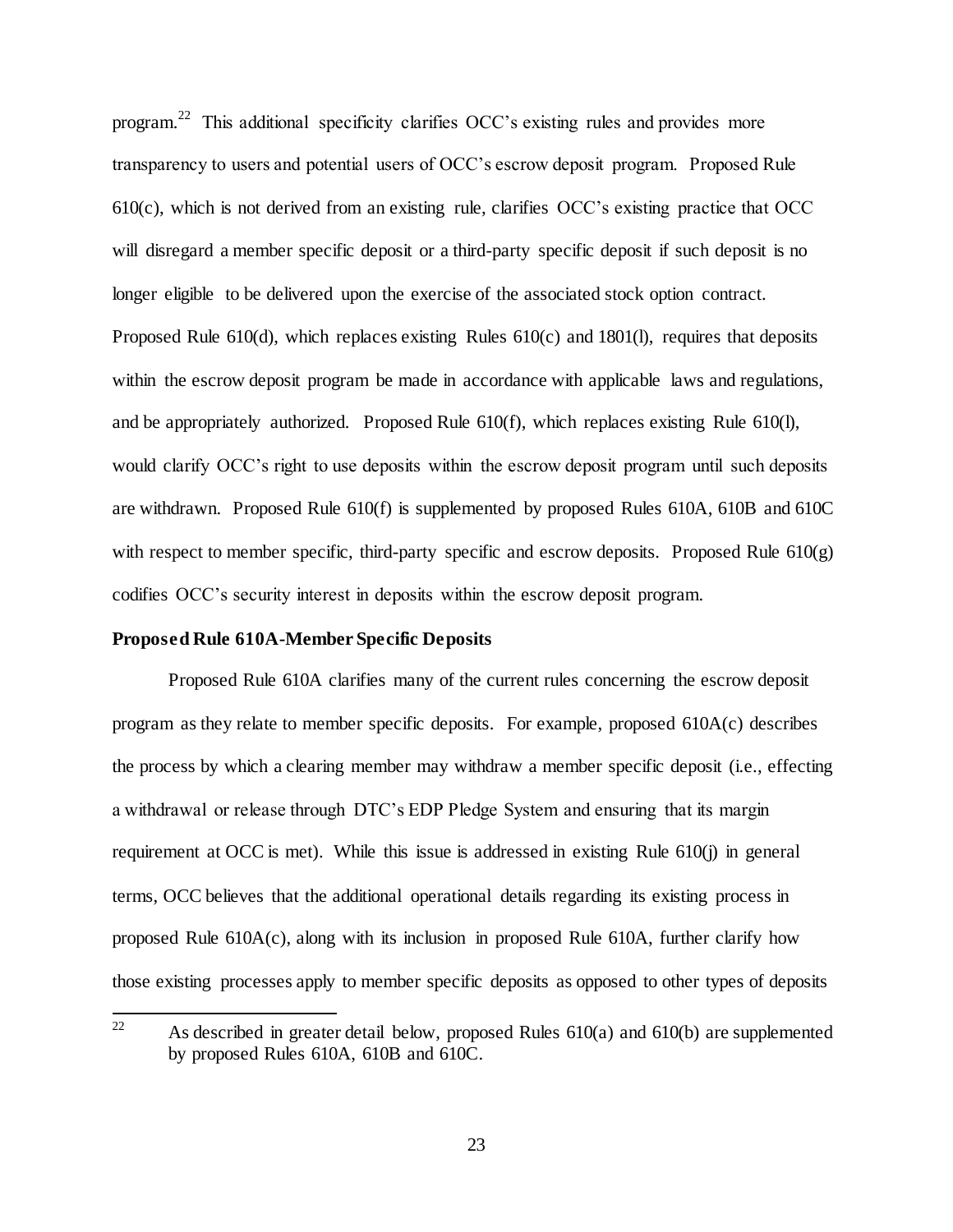in lieu of margin in existing Rule  $610.^{23}$  Proposed Rule  $610A(d)$  also establishes that member specific deposits may be "rolled-over," a concept that is not specifically set forth in existing Rule 610 but has historically applied in connection with member specific deposits (formerly specific deposits).

### **Proposed Rule 610B-Third-Party Specific Deposits**

Proposed Rule 610B clarifies many of the current rules concerning third-party specific deposits. For example, proposed 610B(b), which addresses rollovers of a third-party specific deposit and replaces existing Rules 613(a) and Section 9 of the EDA, and articulates how to rollover third-party specific deposits by its inclusion within Rule 610B. Withdrawals and releases of third-party specific deposits are addressed in proposed Rule 610B(d), which is based on existing Rules 613(b) and 613(f). Specifically, releases and withdrawals of third-party specific deposits would be effected through DTC's EDP Pledge System, subject to the clearing member's margin requirement being met, the clearing member's approval of the release or withdrawal, and the absence of a "hold" instruction. In addition, proposed Rule  $610B(g)$  seeks to provide a more detailed description of the effect of a release of a third-party specific deposit than existing Rule 613(i).

### **Proposed Rule 610C-Escrow Deposits**

Proposed Rule 610C, which is based on existing Rule 1801(a), would clarify the current rules concerning escrow deposits. For example, the introductory paragraph of proposed Rule 610C would provide a more detailed overview of a custodian bank's role in the escrow deposit program, specifying such a bank's role in effecting escrow deposits, and would describe eligible positions as they relate to escrow deposits. Proposed Rules 610C(a) through 610C(e) and

Proposed Rule  $610A(c)$  supplements to proposed Rule  $610(f)$ .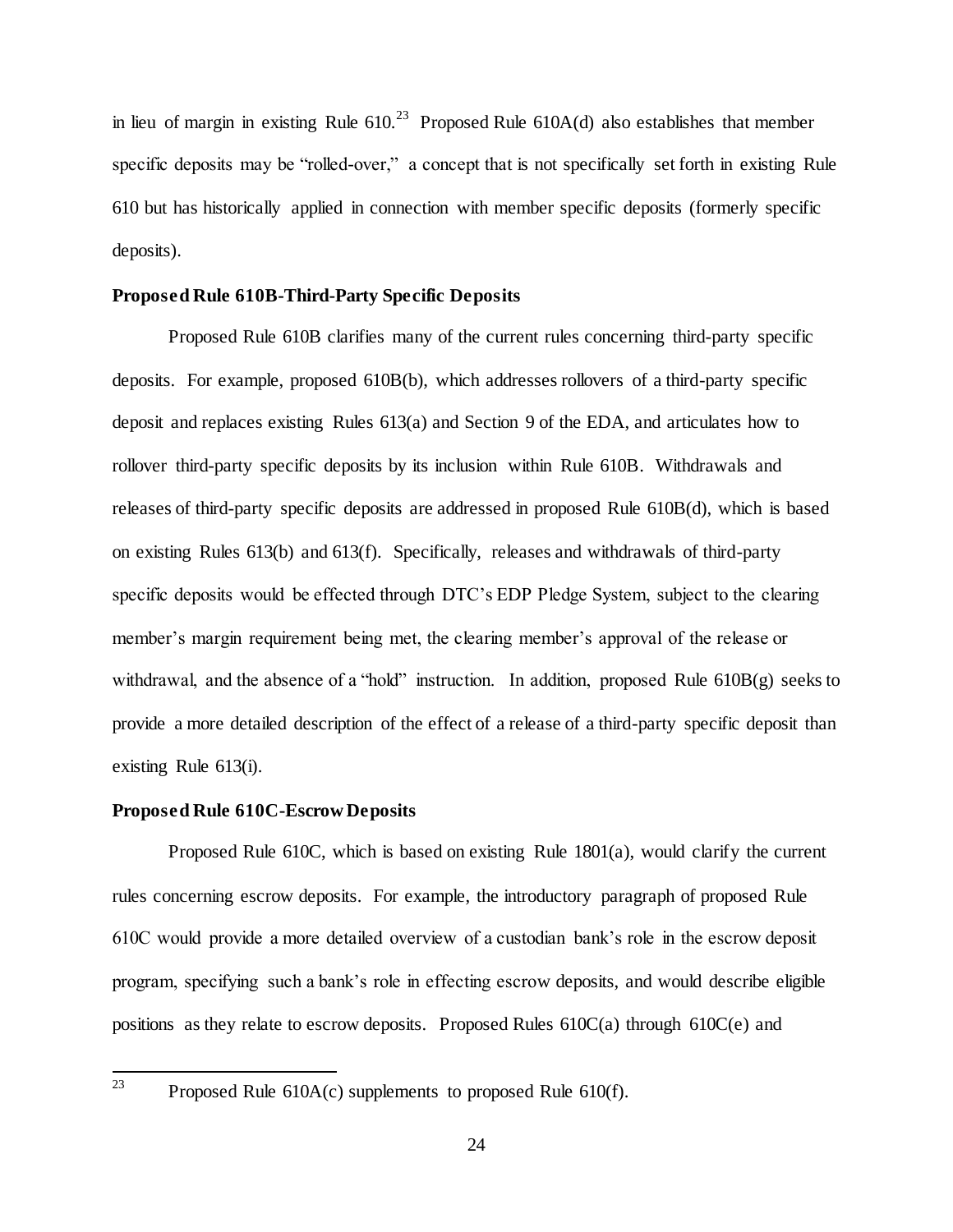proposed Rule 610C(t) concern eligible collateral, the manner in which escrow deposits are to be held, and withdrawing an escrow deposit and rolling over an escrow deposit. These operational rules are based on: (1) existing Rules 610(g) and 1801(b) and Sections 3.1, 4.1 and 5.1 of the EDA with respect to eligible collateral (proposed Rule  $610C(a)$ ); (2) existing Rules  $610(i)$  and 1801(i), and Sections 10 and 20 of the EDA with respect to withdrawing an escrow deposit (proposed Rule 610C(d)); (3) existing Rule 613(i) with respect to the effect of a release or withdrawal of an escrow deposit (proposed Rule  $610C(t)$ ); and (4) existing Rule  $613(a)$  and Section 9 of the EDA, with respect to rollovers of an escrow deposit (Proposed Rule 610C(e)).

In order to provide additional transparency concerning representations that custodian banks are deemed to make when effecting an escrow deposit, OCC is proposing to move several contractual provisions of the EDA into proposed Rules  $610C(i)$ ,  $610C(i)$ , and  $610C(k)$ . Specifically: (1) proposed Rule 610C(i), which concerns agreements and representations an escrow bank is deemed to have made when effecting an escrow deposit, is based upon Sections 1.6 and 4.6 of the EDA; (2) proposed Rule 610C(j), which concerns representations and warranties a custodian bank is deemed to make when giving an instruction to OCC and is based upon Sections 1.3, 1.4, 1.5, 1.6, 1.7 and 1.8 of the EDA; and (3) proposed Rule  $610C(k)$ , which concerns agreements a custodian bank is deemed to make when giving an instruction to OCC and is based upon Sections 4, 5 and 21 of the EDA. Moreover, and in addition to locating deemed representations of custodian banks in the Rules, proposed Rules 610C(i), 610C(j) and 610C(k) contain language that perfects OCC's security interest in escrow deposits under Section 9 of the UCC, and replace Sections 3.3, 3.4, 4.3, 4.4, 5.3 and 5.4 of the EDA.<sup>24</sup> OCC believes

<sup>24</sup> The primary UCC-related provisions in the proposed Rules include Rules  $610C(i)(1)$ ,  $610C(j)(9)$  and  $610C(k)(1)$ , which provide for the perfection of OCC's security interest in deposits consisting of securities under UCC Sections 9-106 and 9-314; Rules 610C(j)(1),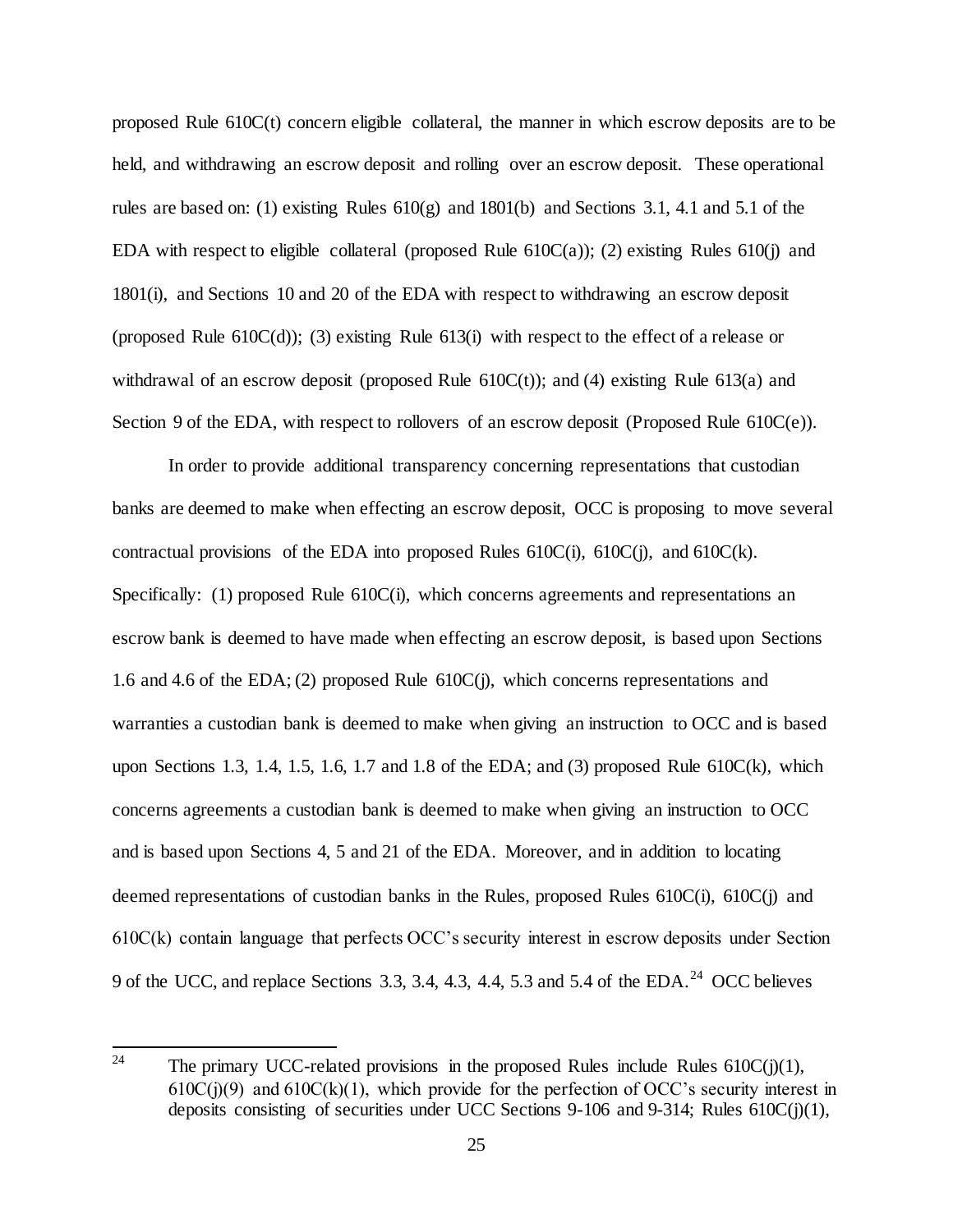that by locating the above described provisions in the Rules, all users and potential users of OCC's escrow deposit program would better understand the relationship between OCC and custodian banks.

Proposed Rules  $610C(m)$ ,  $610C(n)$ ,  $610C(o)$  and  $610C(p)$  concern the exercise of options positions collateralized by escrow deposits and the release of escrow deposits upon expiration. As with other parts of proposed Rule 610C, OCC believes that the location of proposed Rules 610 $C(m)$ , 610 $C(n)$ , 610 $C(o)$  and 610 $C(p)$  provides all users and potential users of OCC's escrow deposit program with a more transparent understanding of how exercises of options positions affect escrow deposits as well as the manner in which OCC would release an escrow deposit upon the expiration of an options position. Similar to other parts of Rule 610C, proposed Rules  $610C(m)$ ,  $610C(n)$ ,  $610C(o)$  and  $610C(p)$  are based on existing Rules of OCC as well as the  $EDA<sup>25</sup>$  Proposed Rule 610C(m) concerns reports OCC provides regarding escrow deposits and is based upon existing Rules 613(d) and 613(e) as well as Sections 11, 12 and 13 of the EDA. Proposed Rules 610C(n), 610C(o) and 610C(p), which concern assignments of exercises and releases of escrow deposits upon expiration is based upon existing Rules 613(f) and 1801(j) and Section 14 of the EDA.

#### SECTION 4: TRANSITION PERIOD

l

For the administrative convenience of clearing members, custodian banks and customers, the existing Rules governing deposits in lieu of margin would remain in effect, in parallel with

 $610C(j)(10)$ , and  $610C(k)(2)$ , which provide for the perfection of OCC's security interest in deposits consisting of cash under UCC Sections 9-104, 9-312 and 9-314; and Rules  $610C(i)(1)$ ,  $610C(i)(2)$  and  $610C(i)(3)$ , which support the first priority of OCC's security interest by preventing competing liens or claims.

<sup>25</sup> As discussed in Section 3 above, Rules  $610C(n)$  and  $610C(p)$  contain language that prevents the release of an escrow deposit in the event such deposit is subject to a hold instruction, which is a proposed enhancement to the escrow deposit program.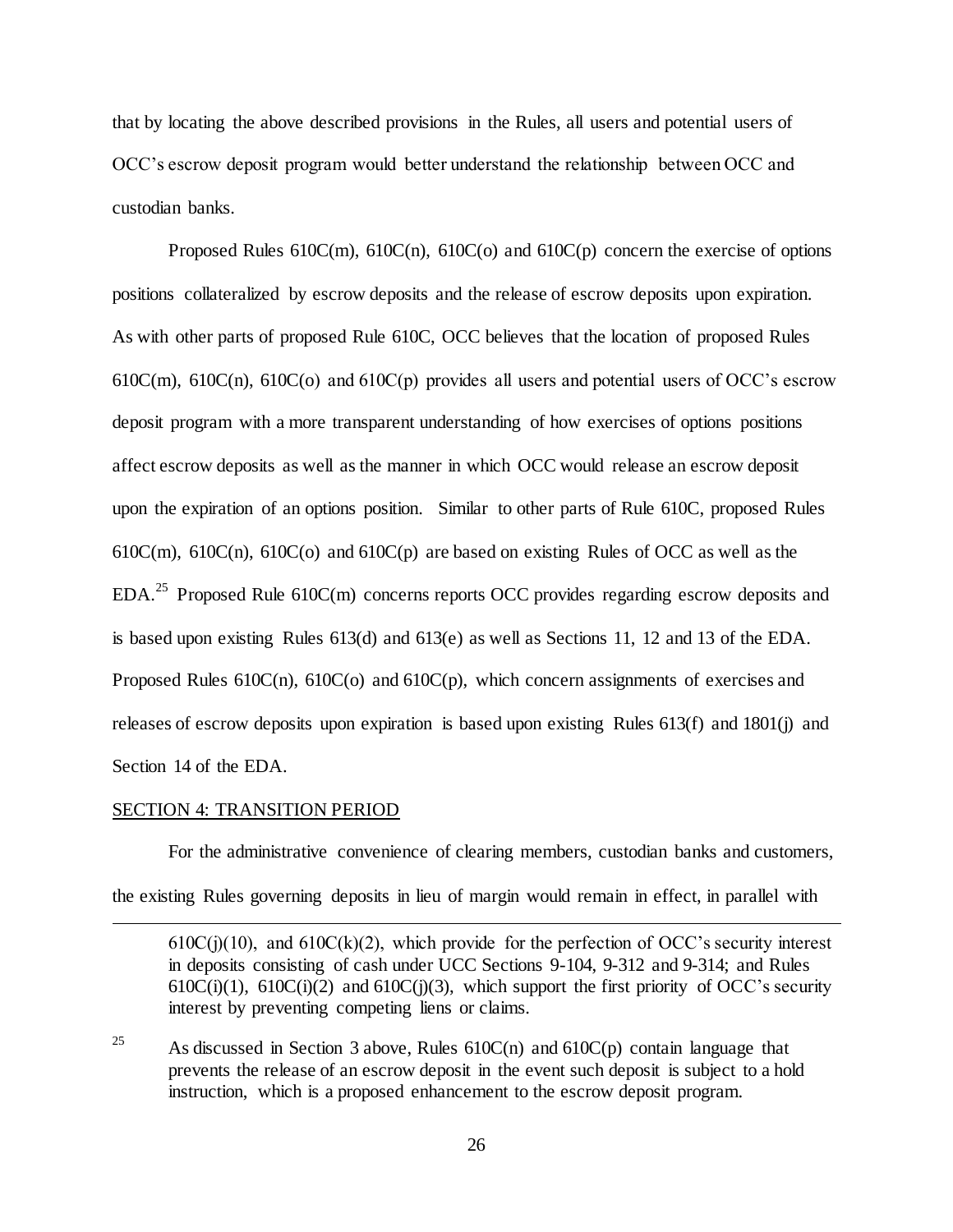the proposed Rules, for a transition ending November 30, 2017. During this transition period, deposits in lieu of margin could be made under either the existing Rules or the proposed Rules. This will eliminate the need of all clearing members to provide new collateral on a single date in the absence of a transition period. After the transition period, proposed Rules 610, 610A, 610B and 610C would provide the sole means of making deposits in lieu of margin and existing Rules 613 and 1801 would be removed from the Rulebook. In connection with the transition, existing Rule 610 would be re-designated as 610T to indicate that it is a temporary rule, and would become ineffective and removed after the transition period. Furthermore, following the transition period, existing Rule 503, which addresses instructions that call for the payment of a premium by or to the clearing member for whose account the deposit is made, would be removed from the Rules because these instructions would no longer be permitted under the revised escrow deposit program since this aspect of the program has not been used for a number of years.<sup>26</sup> In addition, Government securities would be given full market value under the revised escrow deposit program and therefore existing Rule 610(h) would be removed from the Rules after the transition period.

### **Consistency with the Payment, Clearing and Settlement Supervision Act**

OCC believes that the proposed change concerning deposits in lieu of margin described above is consistent with Section 805(b)(1) of the Payment, Clearing and Settlement Supervision  $Act^{27}$  because the proposed change would promote robust risk management. OCC collects

<sup>26</sup> For the purposes of clarity, existing Rules  $613(c)$ ,  $613(g)$ ,  $613(h)$ ,  $613(i)$  address the same topic and would be removed from OCC's Rulebook following the transition period without being migrated into a proposed Rule.

<sup>&</sup>lt;sup>27</sup> 12 U.S.C. 5464(b)(1).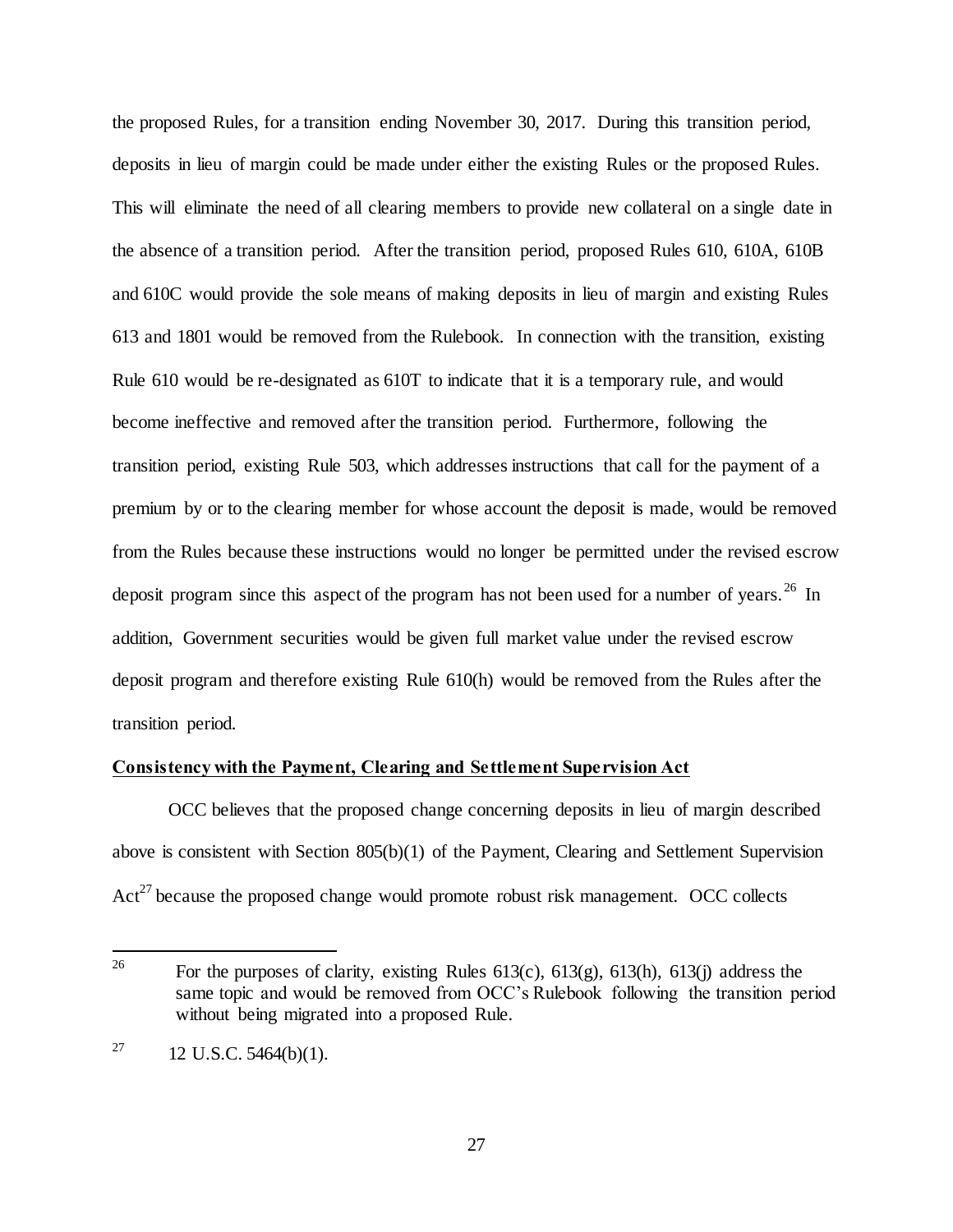margin, or deposits in lieu of margin, in order to protect OCC and market participants from risks resulting from default of a clearing member. As described above, this proposed change would enhance OCC's control over and visibility into deposits in lieu of margin. By increasing OCC's transparency and control over deposits in lieu of margin the change would enable OCC to better ensure that it maintains adequate financial resources in the event of a default of a clearing member and thereby promote robust risk management.

The proposed change also provides clarity to clearing members, their customers and potential users of OCC's escrow deposit program regarding the manner in which OCC would risk manage a clearing member default or the default of a customer of a clearing member using the escrow deposit program. By implementing changes that better describe OCC's risk management regime as it relates to use of the deposits of a clearing member, or customer of a clearing member, within the escrow deposit program, OCC would provide all users, or potential users, of its services with additional certainty and predictability concerning actions OCC would take in the event of a clearing member default that would, in turn, promote robust risk management by making it less likely that such a default would have a have a substantive impact on the ongoing operations of OCC or on the markets OCC serves.

### **Anticipated Effect on and Management of Risk**

OCC believes that the proposed change would reduce the nature and level of risk presented to OCC because OCC would enhance its control over and visibility into deposits in lieu of margin that are made to OCC and thereby enhance OCC's default management practices. As described above, OCC collects margin, or deposits in lieu of margin, in order to protect OCC and market participants from risks associated with the default of a clearing member and such deposits can be in cash or non-cash. The proposal would ensure that all non-cash deposits in lieu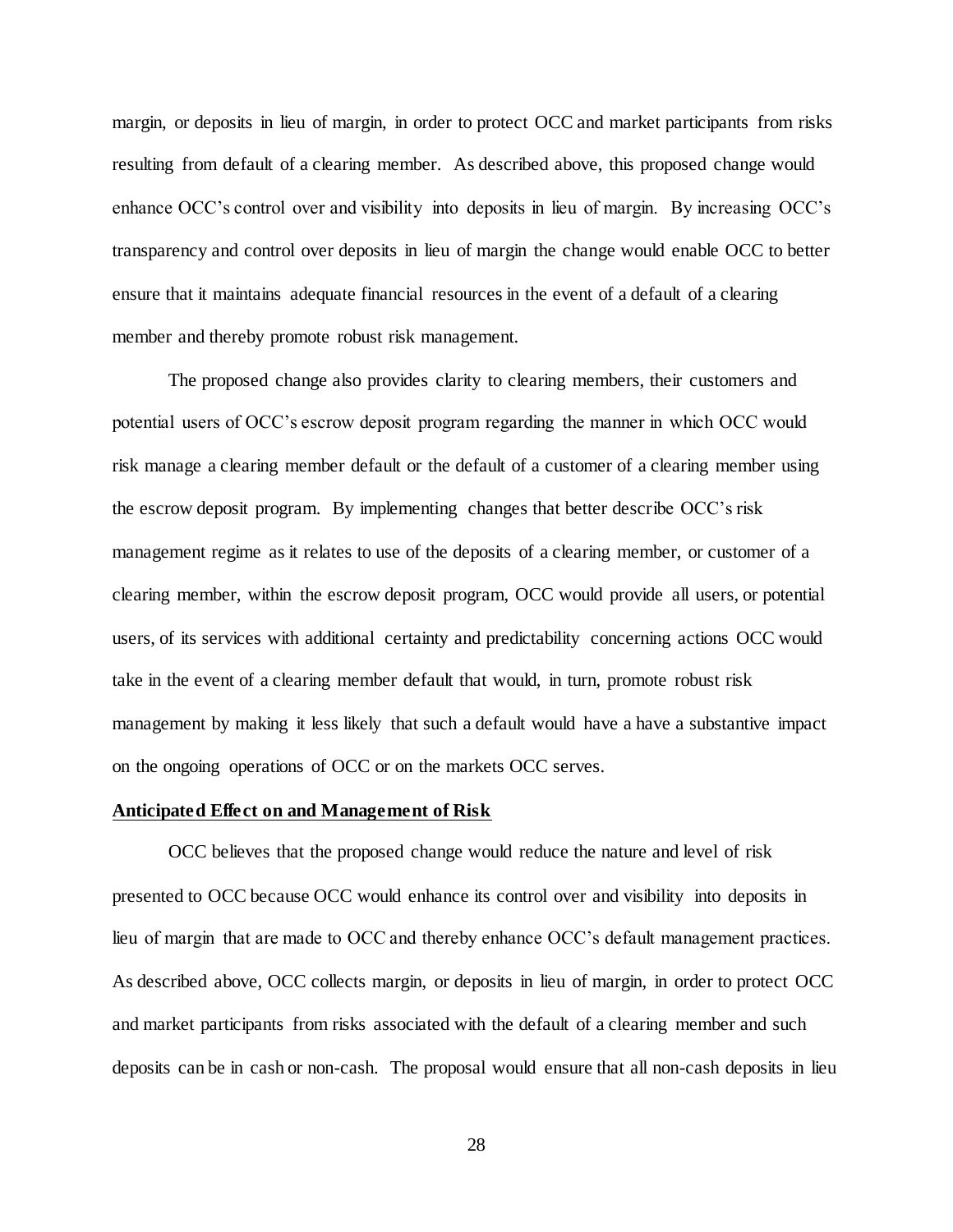of margin would be pledged to OCC through DTC, which would enable OCC to (1) better validate its control over such deposits and (2) ensure that it is properly valuing such deposits in real-time. In addition, OCC would have greater visibility into deposits in lieu of margin consisting of cash, and Tri-Party Custodian Banks would contractually agree to only release such deposits in lieu of margin upon the approval of OCC. These processes would ensure that OCC could verify that deposits in lieu of margin sufficiently collateralize germane short options position(s) and OCC would be able to use its existing functionality with DTC to more quickly take possession of such deposits in the event of a clearing member default that would, in turn, protect OCC and market participants from risks associated with a clearing member default. Accordingly, OCC believes the proposed change would reduce the nature or level of risk presented to OCC.

## III. Date of Effectiveness of the Advance Notice and Timing for Commission Action

The proposed change may be implemented if the Commission does not object to the proposed change within 60 days of the later of (i) the date the proposed change was filed with the Commission or (ii) the date any additional information requested by the Commission is received. OCC shall not implement the proposed change if the Commission has any objection to the proposed change.

The Commission may extend the period for review by an additional 60 days if the proposed change raises novel or complex issues, subject to the Commission or the Board of Governors of the Federal Reserve System providing the clearing agency with prompt written notice of the extension. A proposed change may be implemented in less than 60 days from the date the advance notice is filed, or the date further information requested by the Commission is received, if the Commission notifies the clearing agency in writing that it does not object to the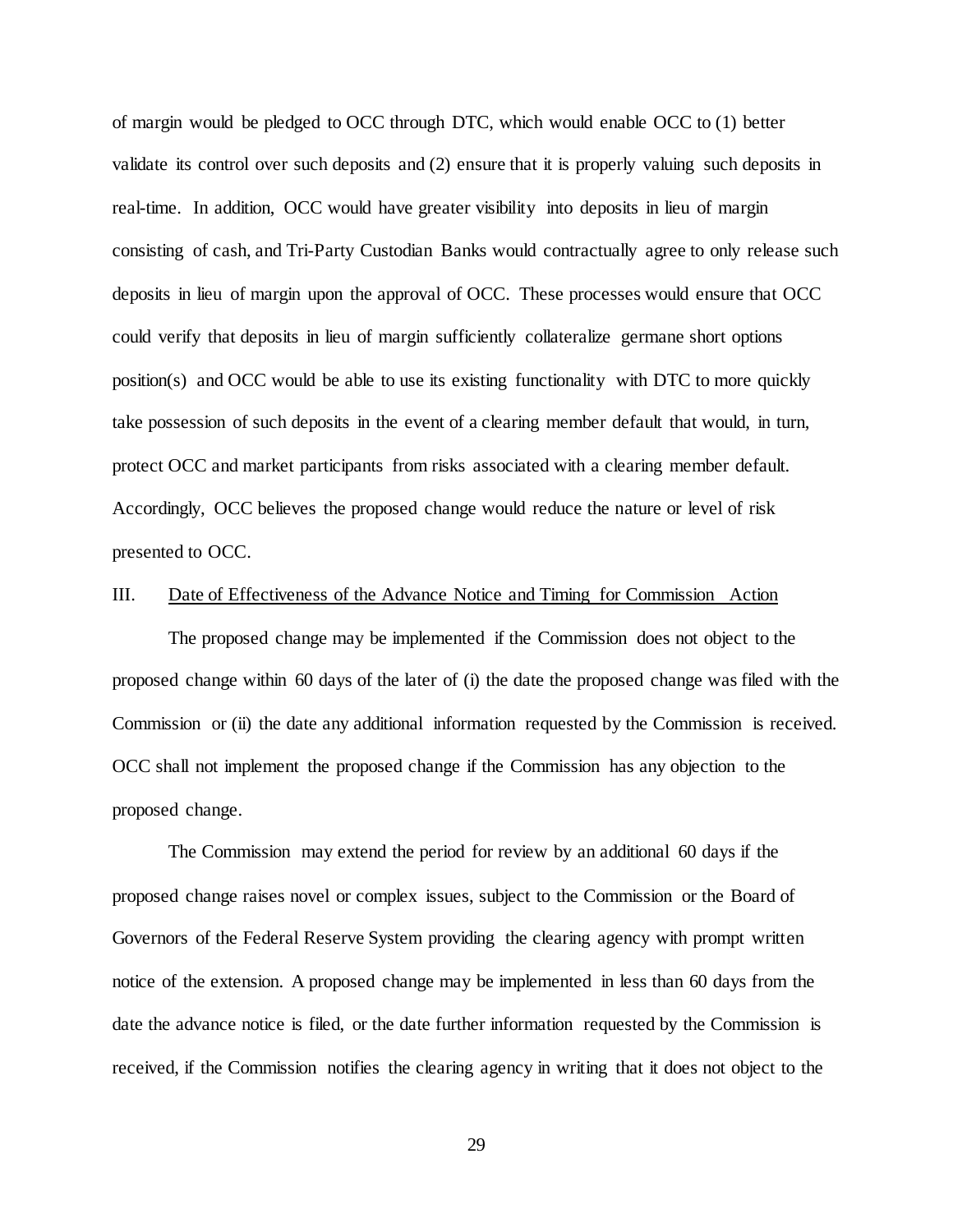proposed change and authorizes the clearing agency to implement the proposed change on an earlier date, subject to any conditions imposed by the Commission.

OCC shall post notice on its website of proposed changes that are implemented.

# IV. Solicitation of Comments

Interested persons are invited to submit written data, views, and arguments concerning the foregoing, including whether the advance notice is consistent with the Act. Comments may be submitted by any of the following methods:

#### Electronic Comments:

- Use the Commission's Internet comment form (http://www.sec.gov/rules/sro.shtml); or
- Send an e-mail to rule-comments@sec.gov. Please include File Number SR-OCC-2016- 802 on the subject line.

#### Paper Comments:

• Send paper comments in triplicate to Secretary, Securities and

Exchange Commission, 100 F Street, NE, Washington, DC 20549-1090.

All submissions should refer to File Number SR-OCC-2016-802. This file number should be included on the subject line if e-mail is used. To help the Commission process and review your comments more efficiently, please use only one method. The Commission will post all comments on the Commission's Internet website (http://www.sec.gov/rules/sro.shtml). Copies of the submission, all subsequent amendments, all written statements with respect to the advance notice that are filed with the Commission, and all written communications relating to the advance notice between the Commission and any person, other than those that may be withheld from the public in accordance with the provisions of 5 U.S.C. 552, will be available for website viewing and printing in the Commission's Public Reference Room, 100 F Street, N.E., Washington, DC